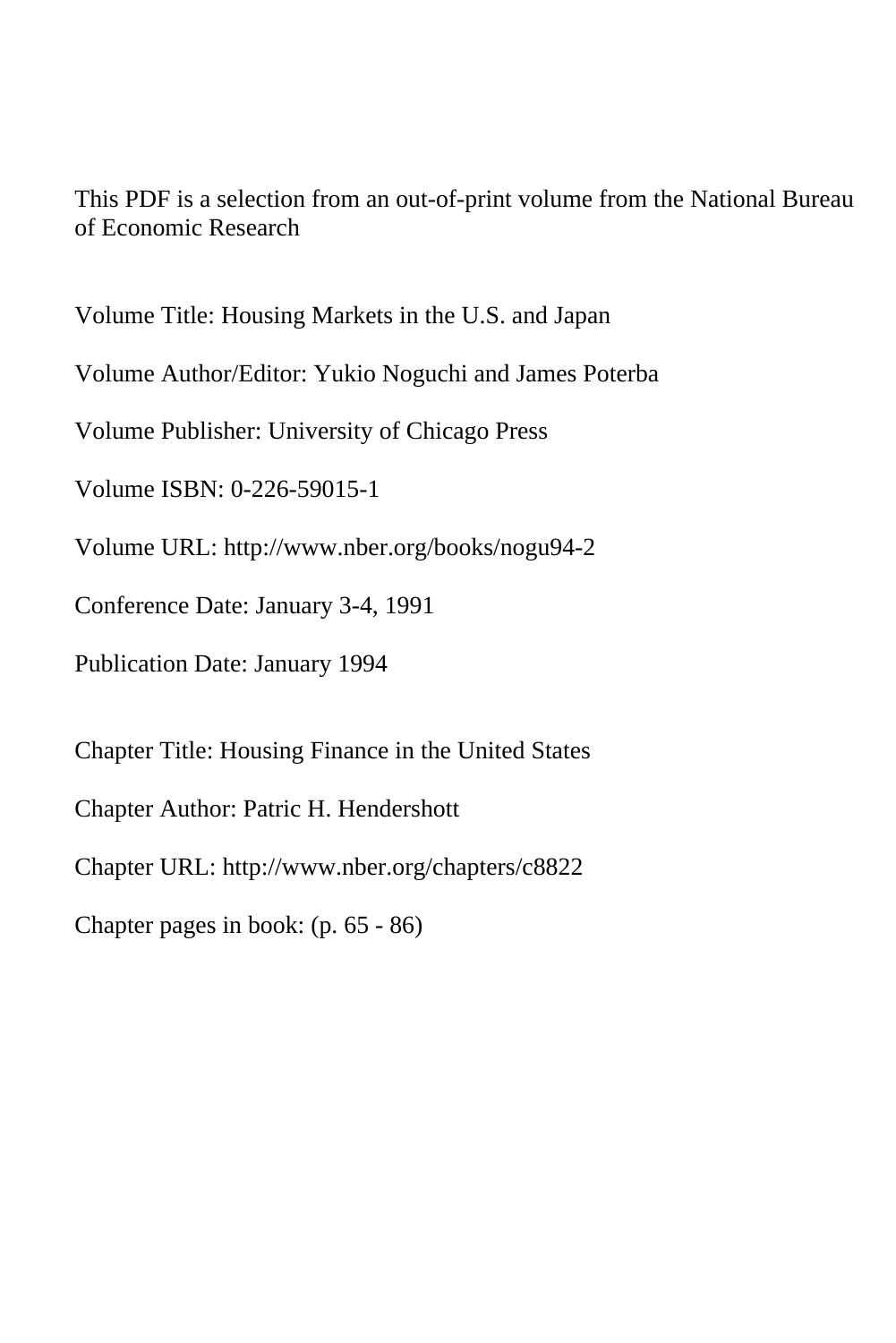# 4 Housing Finance in the United States

Patric H. Hendershott

# **4.1 Introduction**

During the 1960s and the 1970s, the U.S. government closely regulated the single-family housing finance system. The regulation manifested itself in a highly specialized system with four notable characteristics. First, because federally chartered depository institutions were prohibited from originating adjustable-rate mortgages (ARMs), virtually all home buyers used the longterm (twenty- to thirty-year) fixed-rate mortgage (FRM). Second, portfolio restrictions and tax inducements led nonbank depository institutions (savings and loans [S&Ls] and mutual savings banks [MSBs]) to supply two-thirds of all funds to the home mortgage market. Moreover, the tax inducement caused home mortgage rates to be roughly a half percentage point lower than they would otherwise have been. Third, because depository institutions were funding their FRMs with short-term deposits, deposit rate ceilings were imposed when interest rates rose significantly. Fourth, because the capital market could not compete with "cheap" deposit money, few conventional mortgages (those not government insured) were pooled into mortgage pass-through securities. As a result of these four characteristics, the U.S. housing sector was extremely vulnerable to increases in interest rates that caused deposits to flow out of the depository institutions, thereby restricting credit availability.

Portfolio restrictions, tax inducements, prohibitions against ARMs, and deposit rate ceilings were all removed in the 1980s, and, not surprisingly, the housing finance system changed markedly. Between early 1982 and 1989, twofifths of all new loans had adjustable, not fixed, rates, and S&Ls *reduced* their holdings of FRMs (both whole loans and mortgage pass-throughs) by 15 to 20

Patric H. Hendershott is professor **of** finance and public policy and holder **of** the Galbreath Chair in Real Estate at Ohio State University and **is a** research associate **of** the National Bureau of Economic Research.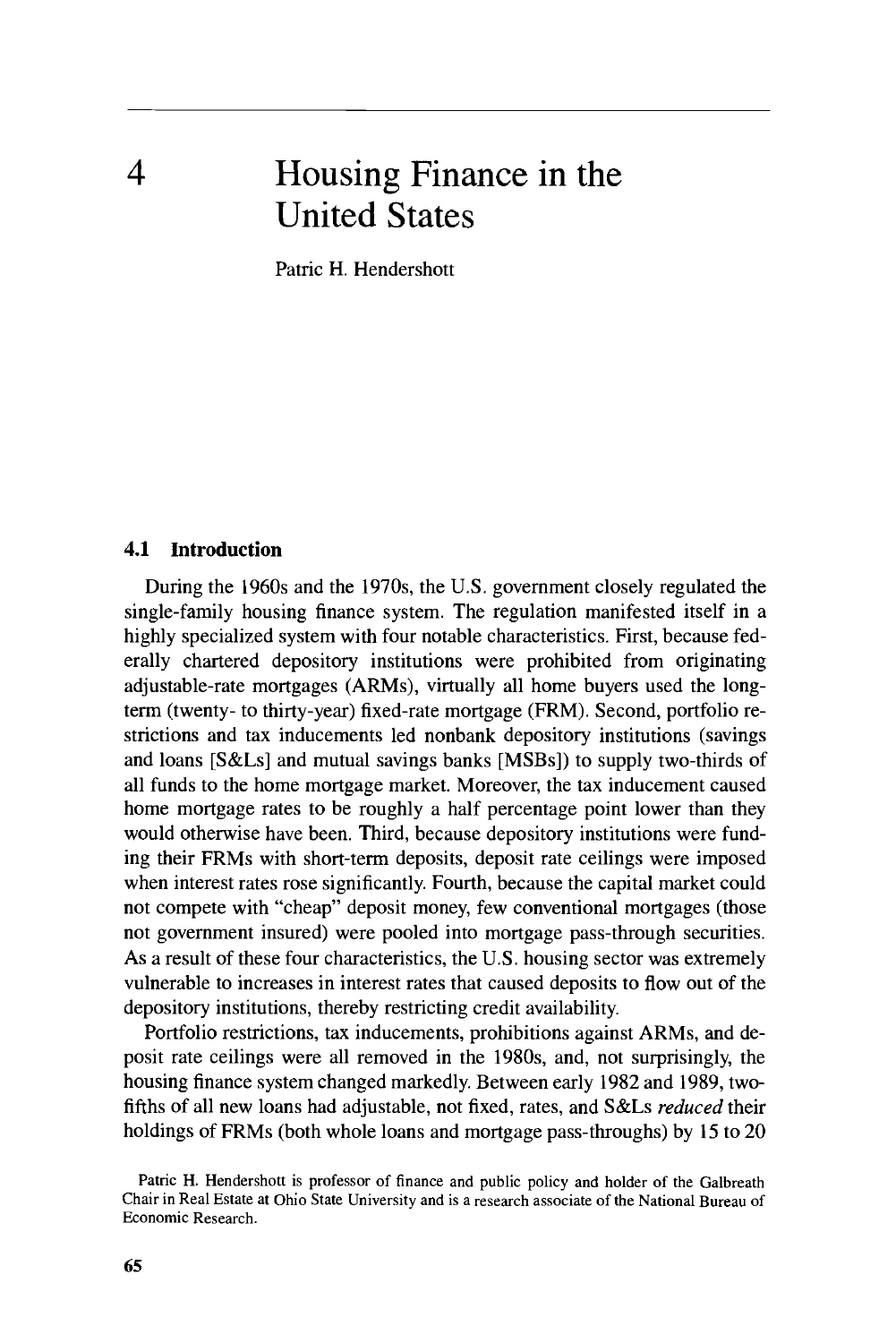percent. Moreover, the fraction of conventional FFW originations that have been pooled into pass-throughs rose from less than one-twentieth before 1981 to over one-half after 1985. With the opportunity of borrowers to shift to lower coupon ARMs when rates rise and with the integration of the home mortgage market with capital markets generally, one would expect that the U.S. housing sector is now less sensitive to rising interest rates than it was in the 1960s and 1970s.

In this paper, I begin by documenting these changes in the **U.S.** housing finance system and then describe the impact of these changes on the FRM market in the 1980s. In sections 4.4 and 4.5, **I** attempt to relate changes in real house prices and home ownership to these changes and survey recent studies of housing demand and supply in the United States to determine whether the interest sensitivity of housing production has been reduced. A final section offers some concluding thoughts.

#### **4.2 U.S. Housing Finance, 1961-89**

I begin with a general overview of **U.S.** housing finance, with emphasis on the pre-1982 period. I then examine the major finance evolutions of the 1980s: the widespread securitization of conventional FRMs, the development of a national primary market for ARMs, and the decline of the **S&L** industry.'

#### 4.2.1 An Overview Emphasizing the 1960s and 1970s

Table 4.1 lists, for four-year periods from 1962-65 to 1986-89, the fraction of the increase in outstanding home mortgages absorbed by each of three investor groups: nonbank depository institutions **(S&Ls, MSBs,** and credit unions), commercial banks, and others. S&L and **MSB** net purchases of agency securities are assumed to be purchases of mortgage pass-throughs and are thus included in their mortgage absorptions.

The far right column gives the ratios for the total 1962-77 period. As can be seen, the nonbank depository institutions absorbed two-thirds of the increase in outstandings **(S&Ls** alone accounted for 60 percent between 1969 and 1977) and the other third was split about equally between commercial banks and other investors (federally sponsored credit agencies, predominantly Federal National Mortgage Association [Fannie Mae], contributed over half of the other). There is some variation within the four four-year subperiods. In particular, thrifts absorbed only 54 percent of the increase in outstandings during the 1966-69 period, when deposit rate ceilings limited their ability to attract funds, and a full 72 percent in the 1970-73 period, when deposits surged (see figure 4.1). The other sector picked up the slack in 1966-69 (over half by the sponsored agencies) and added few home mortgages in 1970-73, when insurance companies liquidated a quarter of their holdings.

**<sup>1.</sup>** This overview draws, quite heavily at times, on Hendershott (1991)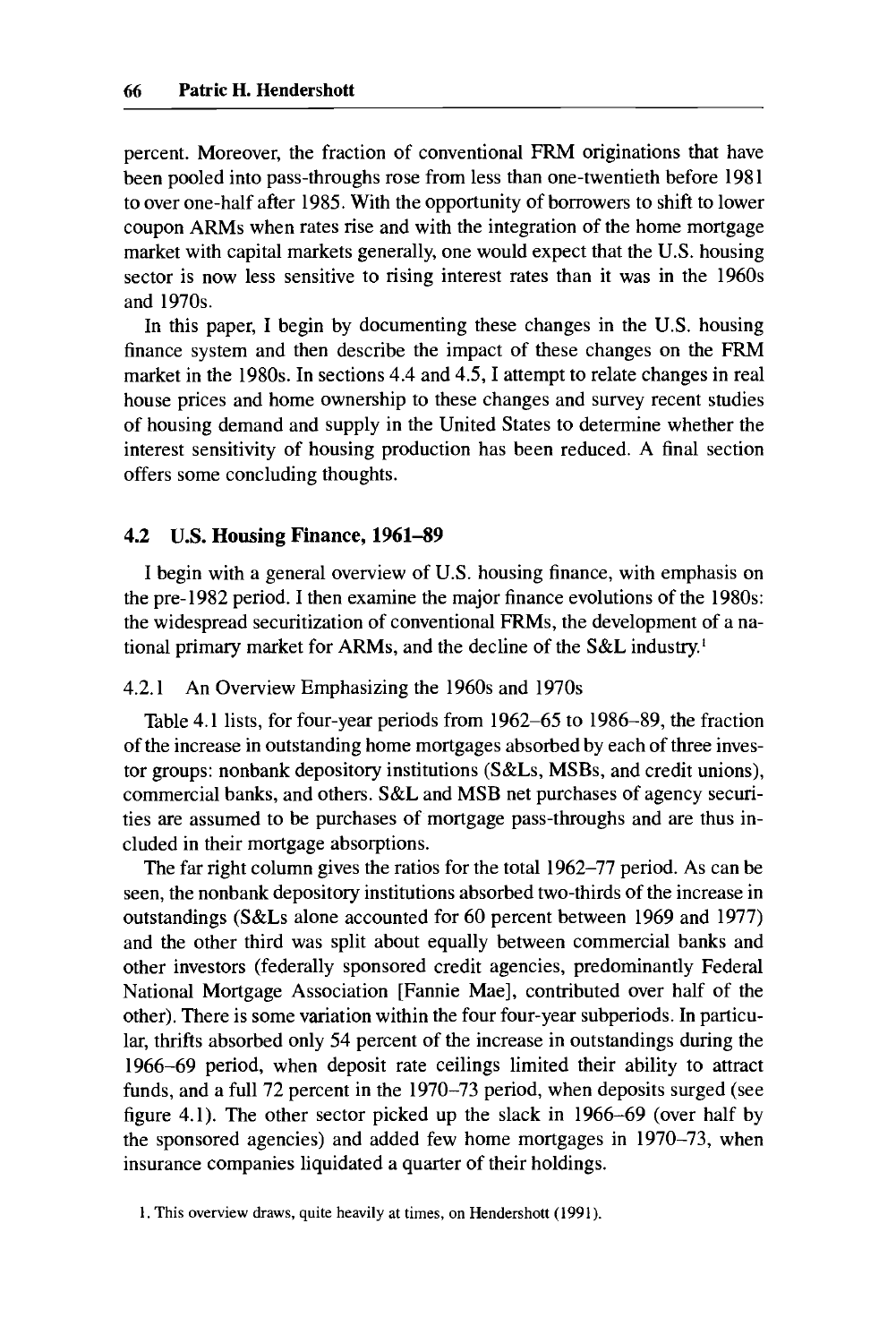| Table 4.1<br>Ratio of Increases in Home Mortgage Holdings to Increases in Total Home Mortgages<br><b>Outstanding</b> |     |     |     |                                                                 |     |     |     |     |
|----------------------------------------------------------------------------------------------------------------------|-----|-----|-----|-----------------------------------------------------------------|-----|-----|-----|-----|
|                                                                                                                      |     |     |     | 1962-65 1966-69 1970-73 1974-77 1978-81 1982-85 1986-89 1962-77 |     |     |     |     |
| Nonbank depository institutions <sup>a</sup>                                                                         | .67 | .54 | .72 | .66                                                             | .41 | .38 | .23 | .66 |
| Commercial banks                                                                                                     | .16 | .18 | .22 | .17                                                             | .16 | .10 | .17 | .18 |
| Other                                                                                                                | .17 | .28 | .06 | .17                                                             | .43 | .52 | .60 | .16 |

**"S&Ls,** MSBs, and credit unions (the latter did not purchase as much as 1 percent of the increase in outstandings until the 1980s). Data for the **S&Ls** and MSBs include increases in agency securities, which are assumed to be mortgage pass-throughs.

Source: "Financial Assets and Liabilities Year-End, 1966-1989," Flow of Funds Accounts, Board of Governors of the Federal Reserve System, Washington, D.C., September 1990 (and Year-End, 1961-84, October 1985 for pre-1966 data).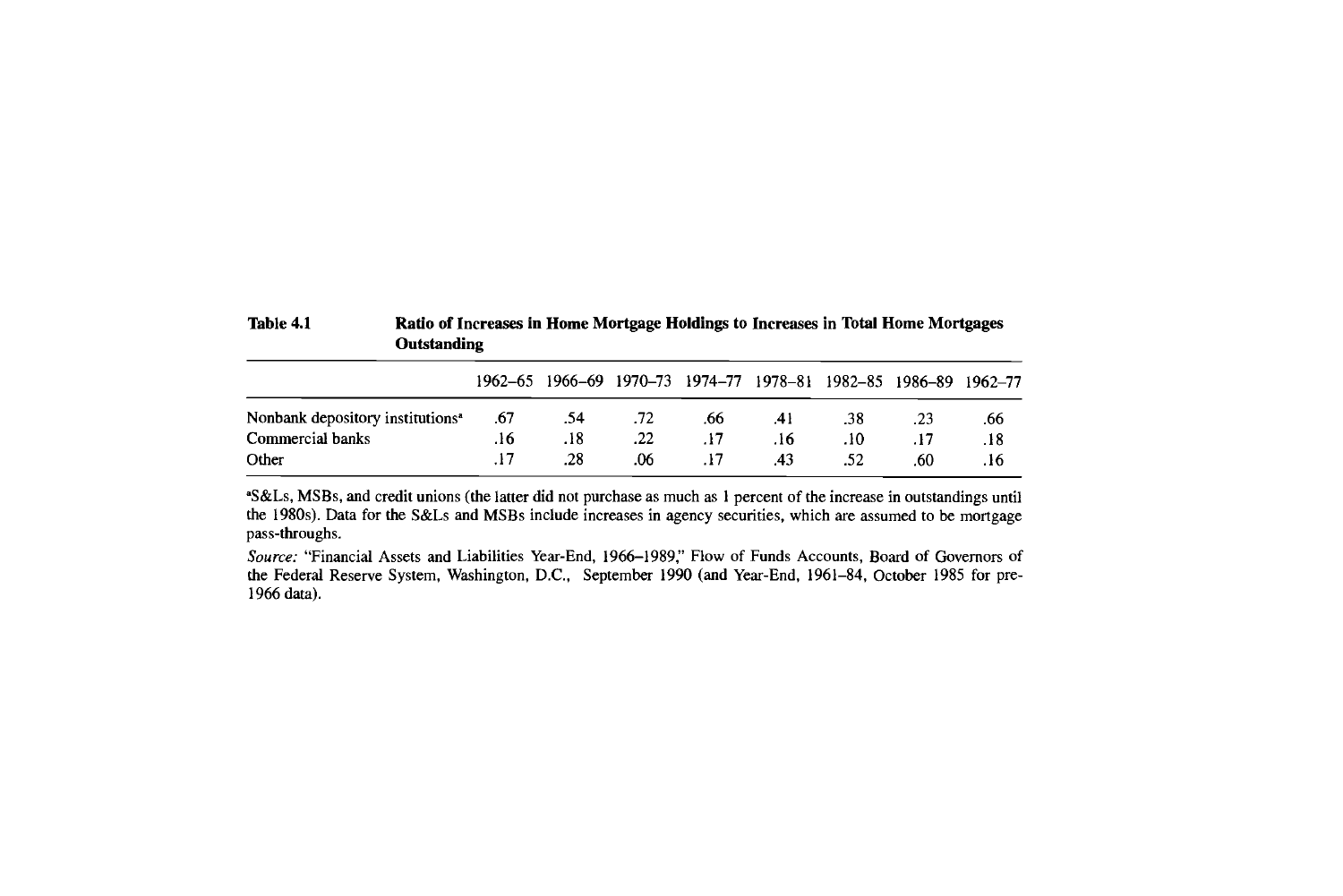

**Fig. 4.1 Real deposits at thrift institutions (quarterly percentage of change at annual rates)** 

*Source:* Throop **1986, chart 1.** 

The 1978-81 period was a replay of the 1966-69 period in that deposit growth slowed, but the period of reduced growth was far longer, owing to the more prolonged and sharper rise in market interest rates (see figure 4.1). Many thrifts were reluctant to bid for deposits, in spite of a loosening of deposit rate ceilings with the June 1978 introduction of money market certificates and the Deregulation and Monetary Control Act of 1980, because the spreads between their asset portfolio yields and the cost of deposits became so large. The surge in other net purchases reflected greater participation by a broad spectrum of investors, with households (largely through owner financing of house sales) being the largest purchasers. Relative to the 1974-77 period, households increased their share of the market by 8 percentage points, and the federally sponsored credit agencies, state **and** local governments, and insurance companies each increased their share by 4 percentage points.

The post-1981 period showed a continued decline in thrift absorptions, in spite of substantial real deposit growth, and a continued rise in the other share to 60 percent in the 1986-89 period. The post-1981 period is marked by unprecedented regulatory changes and will be discussed in detail shortly. Before turning to it, I first explain the motivation for the heavy **S&L** and MSB investment in home mortgages in the 1960s and 1970s.

Portfolio restrictions on **S&Ls** (no corporate loans, bonds, or equity issues) encouraged investment in residential mortgages prior to the 1980s. Moreover, residential mortgages were especially profitable to thrifts (S&Ls and MSBs), owing to a special tax preference. The preference was the ability of thrifts to compute loan loss reserves that far exceeded a reasonable provision for normal losses, as long as thrifts invested a large fraction of their assets in housing-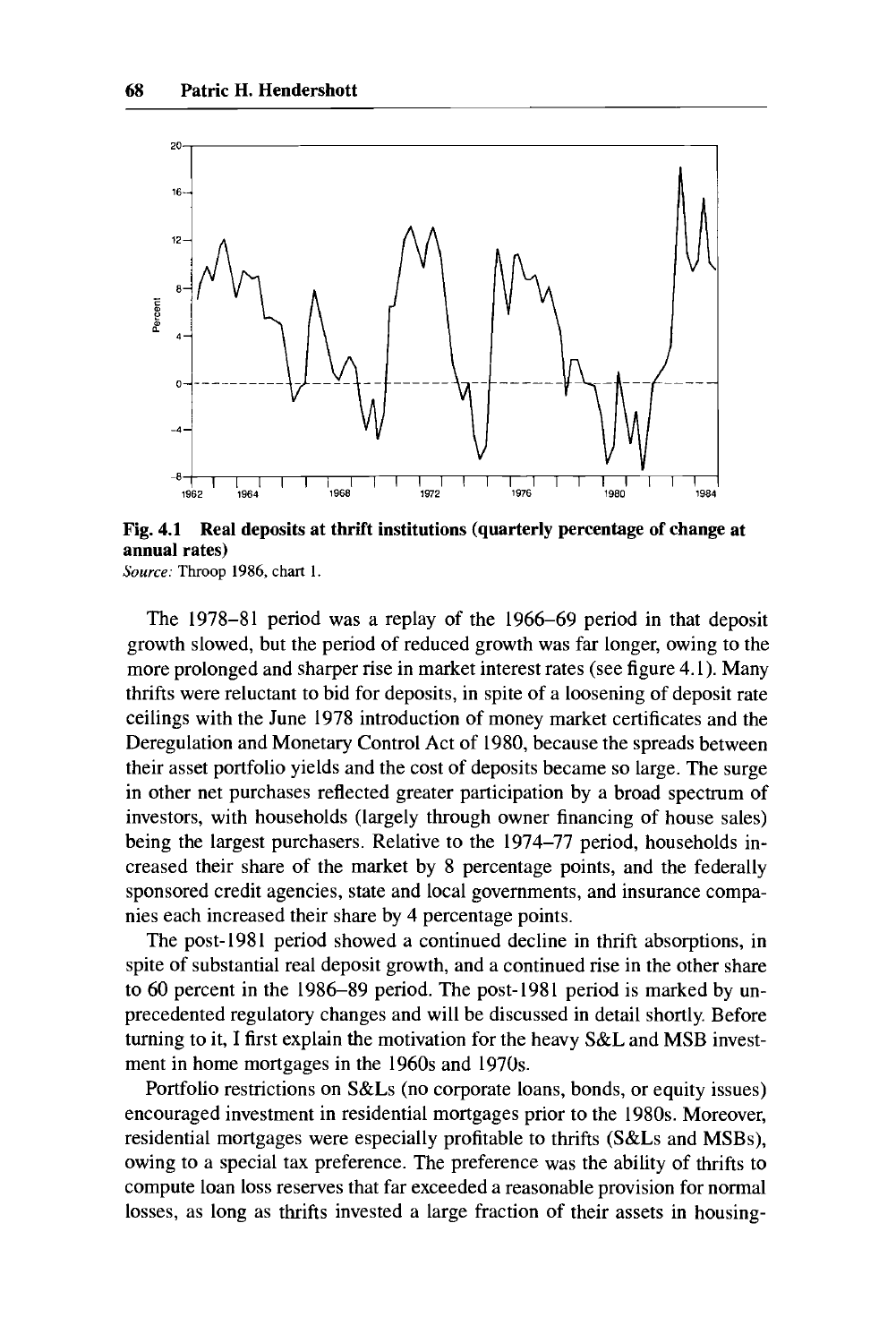related loans or liquid assets (Hendershott and Villani 1980, appendix). That is, thrifts were allowed to transfer large portions of their pretax income to reserves, thereby reducing their tax liability. Between 1962 and 1969, the transfer was limited to 60 percent of taxable income; between 1969 and 1979, the fraction was gradually reduced to 40 percent; the 1986 Tax Reform Act lowered the fraction to 8 percent.

The incentive provided by the extraordinary loan loss provisions depends on the expected level of thrift taxable profits over the expected life of the investment (with no profits now or in the future, the incentive is zero), the income tax rate, and the statutory fraction of income that can be transferred to reserves. Assuming a 1 percent net pretax return on assets, the incentive was substantial in the 1960s and 1970s (Hendershott and Villani 1980). In the 1960s, **S&Ls**  would have accepted a pretax return on tax-preferred housing-related assets 0.75 percentage point lower than on comparable nonpreferred assets. The maximum transfer fraction decline throughout the 1970s, and by 1979, when the transfer fraction was down to 40 percent, thrifts would have accepted 0.5 percentage point less. Of course, with a transfer fraction of only 8 percent, or minimal profit expectations, mortgages have virtually no advantage over other investments.

#### 4.2.2 Securitization of Conventional Fixed-Rate Mortgages

In 1970, the Federal Home Loan Mortgage Corporation (Freddie Mac) was chartered to spur the development of a secondary market for conventional mortgages. Freddie Mac introduced the first conventional mortgage passthrough security in 1971. Fannie Mae initiated a conventional pass-through program similar to Freddie Mac's in 198 1. Investors in pass-throughs receive a pro rata share of the underlying mortgage payments, both scheduled and early in the event of prepayment or default. A major attraction of these pass-throughs is that Fannie Mae and Freddie Mac guarantee the investors' payments even if the underlying mortgages default.<sup>2</sup>

The conventional loan volume that can be securitized by the sponsored agencies (Fannie Mae and Freddie Mac) is restricted by limits on the dollar value of loans that can be pooled into their pass-through securities. The dollar limit, known as the "conforming" limit, changes annually with a house price index and was \$187,600 in 1989, up **63** percent since 1985 (the limit was virtually unchanged in 1990). In 1987, over 90 percent of home mortgage loans (80 percent of dollar volume) was eligible for pooling by the agencies, and this percentage has been fairly constant in the 1980s.

The best measure of the agencies' presence in the conforming FRM market is the share of new (generally defined as less than one year since origination) conventional FRMs eligible for agency securitization (under the conforming

**2. The guarantee is especially attractive to investors because of the general view that the federal government implicitly stands behind the debt of these agencies.**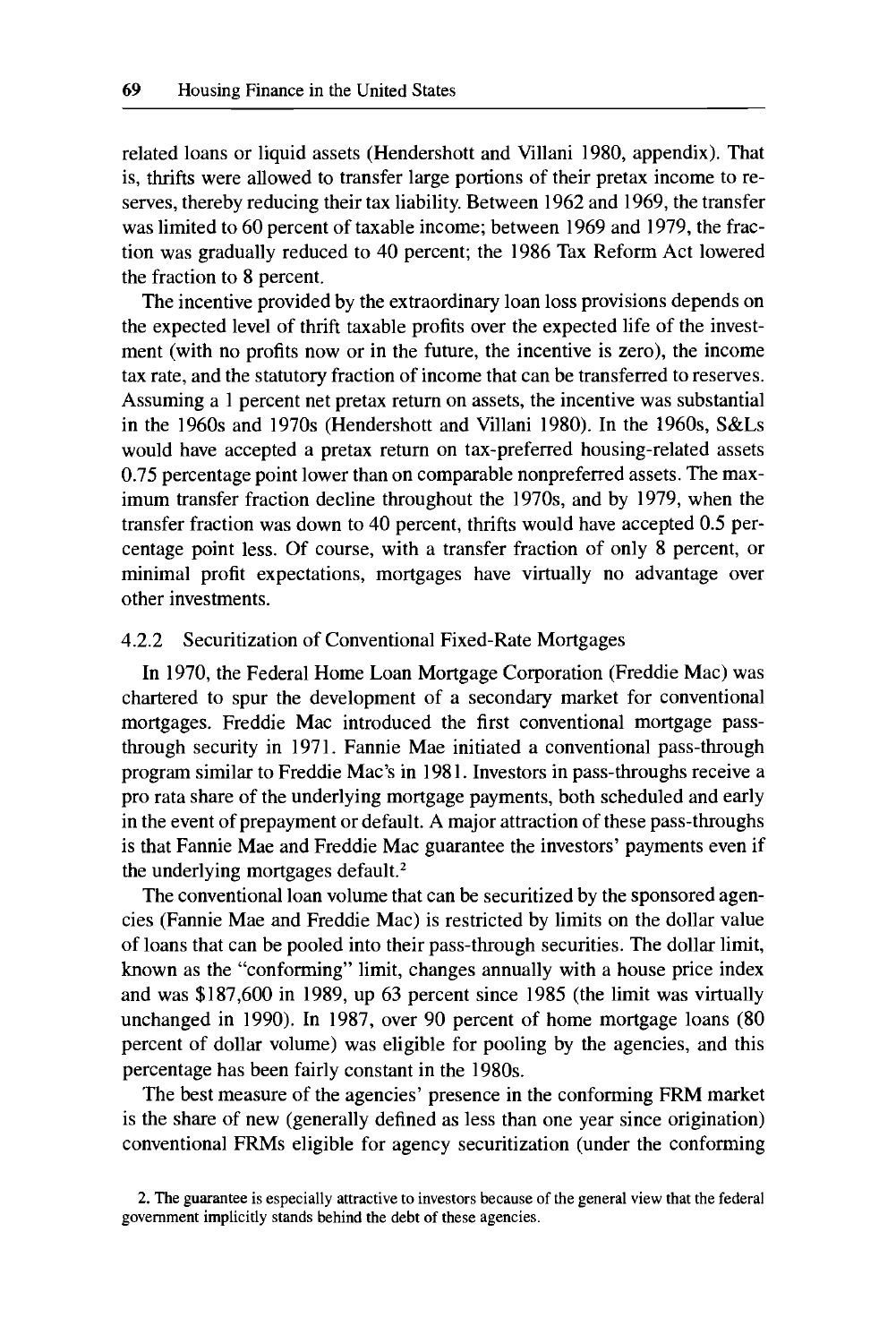limit) that is, in fact, securitized by Fannie Mae and Freddie Mac. This share rose from 4 percent in the 1977-8 1 period, to almost 25 percent in the 1982-85 period, and to over 50 percent since 1986, including 69 percent in 1989 (Hendershott 1990).<sup>3</sup> That is, in less than a decade, the agencies and their passthroughs have gone from being a negligible factor to being the driving force in the market.

Two major factors drove the increase in conventional loan securitization in the 1980s.<sup>4</sup> First, thrifts maintained their share of mortgage originations but reduced their relative investment in home mortgages (sold some of the originated mortgages). Most strikingly, the share of S&L total assets in home mortgages and agency securities (largely Fannie Mae and Freddie Mac passthroughs) fell from 72 to 59 percent during the 1982-84 period. This portfolio shift reflected the reduced profitability of S&Ls and the expansion of S&L asset powers. The reduced profitability eroded the tax incentives for residential mortgage investment, while the expansion of powers encouraged thrifts to invest more widely.<sup>5</sup> Second, Fannie Mae and Freddie Mac pass-throughs are excellent collateral for borrowing via Federal Home Loan Bank (FHLB) advances and security repurchase agreements, and in the 1980s these became cheaper marginal sources of funds than deposits for many S&Ls. During the 1984-88 period, S&Ls increased such debt by over \$150 billion. That is, some loans were simply swapped for pass-throughs, and the pass-throughs were retained in portfolio and "repoed" or used as collateral for increased advances.

## 4.2.3 Adjustable-Rate Mortgages

Periodically in the 1960s and 1970s, increases in interest rates reminded thrifts **of** the problems **of** borrowing short and lending long, and thrifts lobbied for permission to offer borrowers an alternative to the FRM, the ARM, that would reprice more in line with thrift deposits. Congress made clear to the regulatory body (then the Federal Home Loan Bank Board) that it did not want borrowers to have that choice (Cassidy 1984). In December 1978, an exception was made for federally chartered S&Ls in California, allowing them to compete with state-chartered S&Ls, and in July 1979, nationwide authority to invest in ARMs with tight interest-rate caps was granted. However, tightly

3. The securitization of conventional conforming ARMs by Fannie Mae and Freddie Mac is less prevalent. It appears that only 2 to 3 percent were securitized in 1984-85 and that the percentage is still only **10** to 12 percent. The greater securitization of FRMs than ARMs likely reflects both the greater standardization of FRMs and the greater desire of originators to hold ARMs in their portfolio. (Some investment banks and large thrifts also securitize home mortgages, but these institutions largely-possibly exclusively-limit themselves to nonconforming or jumbo loans and they likely securitize only **10** to 20 percent of the market.)

4. Over 50 percent of new government-insured originations (Federal Housing Administration [FHA] and Veterans Administration [VA] mortgages) was securitized-put into GNMA passthroughs-by 1976,80 percent by 1981, and **100** percent by 1985. FHANA originations declined from 30 percent of the total FRM market in the early 1980s to 20 percent in the late 1980s.

*5.* The vengeance with which some **S&Ls** used the new asset powers was undoubtedly driven by a desire to "double their bets," given that the market value of their net worth was negative.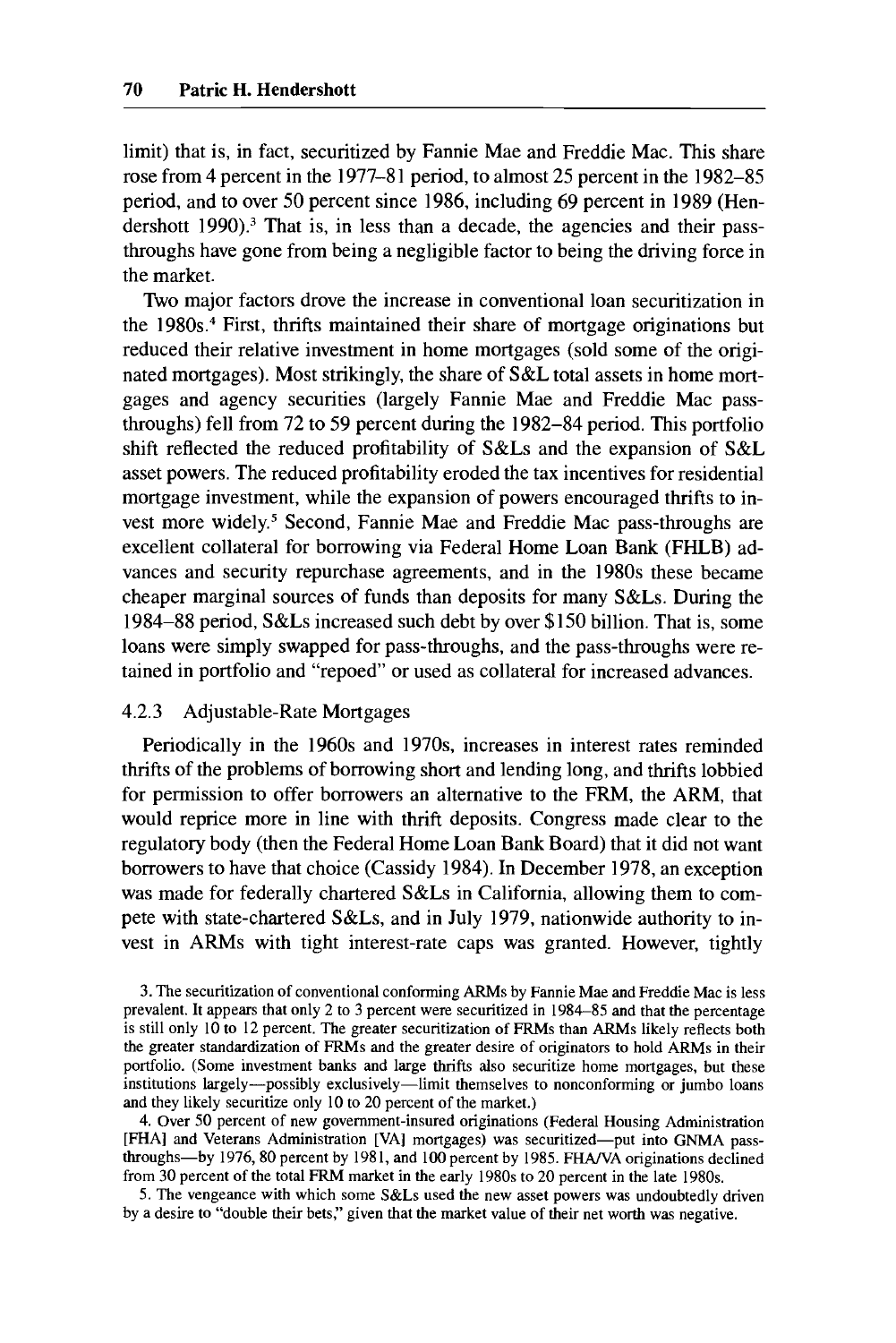capped ARMs were not much of an alternative to the FRM, and these loans were not popular.

In April 1981, fairly liberal regulations were implemented for federally chartered thrifts, and in August 1982, these were loosened further and extended via the Deposit Institutions Act to all state-chartered institutions. Thrifts took advantage of this opportunity. In the middle of 1982, ARMs were only 10 percent of the single-family mortgage portfolio of FSLIC-insured S&Ls. By March 1989, 48 percent of the **thrift** single-family loan portfolio (including mortgage pass-throughs) was in ARMs (Hendershott and Shilling 1992). Moreover, over the 1984-89 period, ARMs accounted for 43 percent of the conventional single-family loan volume originated by all lenders.

The expansion of ARMs could significantly reduce the volatility of housing demand. At any point in time, the initial coupon on an ARM is less than that on a FRM, but the coupon on the ARM can easily rise above the original FRM contract rate during the life of the contract. Thus a borrower is faced with trading off a lower initial coupon against greater uncertainty about the coupon in later years. Borrowers prefer a lower initial coupon because it allows them to qualify for a larger loan and thus reduces the "affordability" problem, but they dislike interest-rate **risk.** 

Which mortgage a specific borrower will choose at any point in time depends largely on the level and structure of interest rates. With high interest rates generally or with lower rates but a steeply upward-sloping yield curve, borrowers will be more likely to choose ARMs. High interest rates force the borrower to the ARM (there is great utility to lowering the initial rate); relatively low short-term rates induce the borrower to the ARM. However, with lower rates and a flat term structure, borrowers will tend to select the FRM: no affordability problem "forces" the ARM and no relatively low short rates induce the ARM.

Figure 4.2 illustrates both how the ARM share of conventional mortgages has varied over the 1984-89 period and the relationship between this variation and changes in the spread between the coupons on FRMs and ARMs. Large rate spreads (2.5 percentage points) in 1984-85 and mid-1987 to the end of 1988 were associated with 40 to 60 percent ARM shares, while small spreads (1.5 points) in 1986 to mid-1987 and in late 1989 were associated with 20 to 25 percent shares.

Research by Brueckner and Follain (1989) provides econometric evidence on ARM demand. Table 4.2 computes probabilities of the ARM being selected under different interest-rate assumptions, using the Brueckner-Follain estimates. In the first computation, the FRM rate and the FRM-ARM rate spread are put at their mean values over the 1984-89 period (commitment rate data collected by Freddie Mac in its weekly survey of 125 major lenders), and all other variables in their equation are placed at their mean values over the estimation period. The computed ARM probability, 31 percent, is slightly less than Freddie Mac's estimate that ARMs made up 39 percent of conventional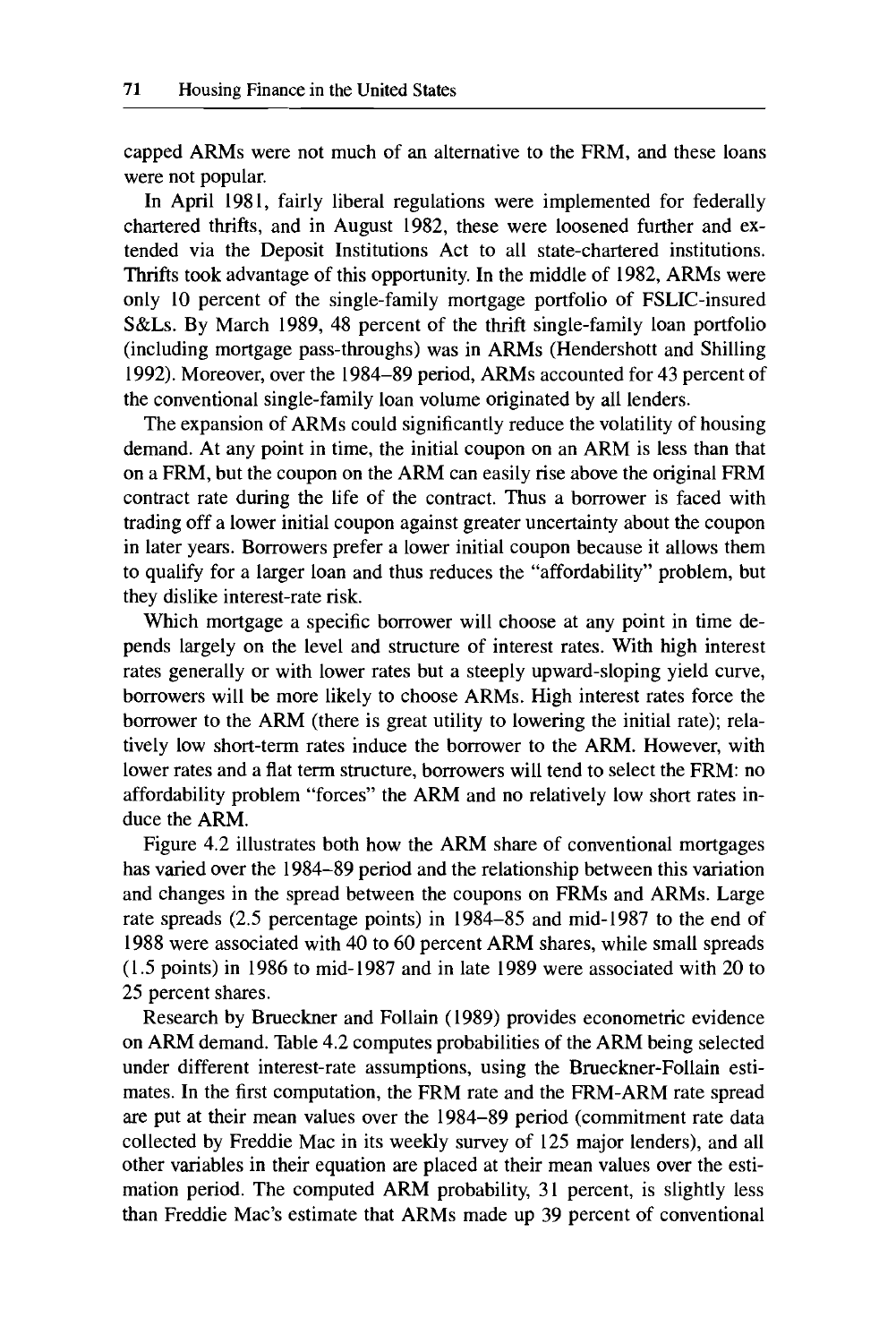

**Fig. 4.2 ARM share and FRM minus ARM rate spread quarterly, 1984-89**  *Source:* Federal Home Loan Mortgage Corporation.

| Table 4.2                     | Probability of choosing an ARM in Different Interest-Rate<br><b>Environments</b> |                          |                                |  |  |  |  |
|-------------------------------|----------------------------------------------------------------------------------|--------------------------|--------------------------------|--|--|--|--|
| Experiment                    | FRM Rate                                                                         | <b>FRM-ARM</b><br>Spread | Probability of<br>Choosing ARM |  |  |  |  |
| Mean values                   | 11.23                                                                            | 2.15                     | .31                            |  |  |  |  |
| Changing FRM rate             | 10.00                                                                            | 2.15                     | .28                            |  |  |  |  |
|                               | 15.00                                                                            | 2.15                     | .99                            |  |  |  |  |
| Raising spread, low FRM rate  | 11.23                                                                            | 1.30                     | .12                            |  |  |  |  |
|                               | 11.23                                                                            | 2.75                     | .50                            |  |  |  |  |
| Raising spread, high FRM rate | 14.00                                                                            | 1.30                     | .82                            |  |  |  |  |
|                               | 14.00                                                                            | 2.75                     | .95                            |  |  |  |  |

*Source:* Hendershott 1990, table **<sup>1</sup>**

mortgage originations during this period. The next two calculations show the sensitivity of the mortgage choice to the level of the FRM rate: an increase in the FRM rate to 15 percent would raise the ARM share from 31 to 99 percent (assuming an FRM-ARM initial coupon spread of 2.13, while a decrease to 10 percent would only lower the share to 28 percent. The last four rows show the impact of variations in the FRM-ARM rate spread at two different levels of the FRM rate. Raising the spread from its historic low (1.3 percent) to its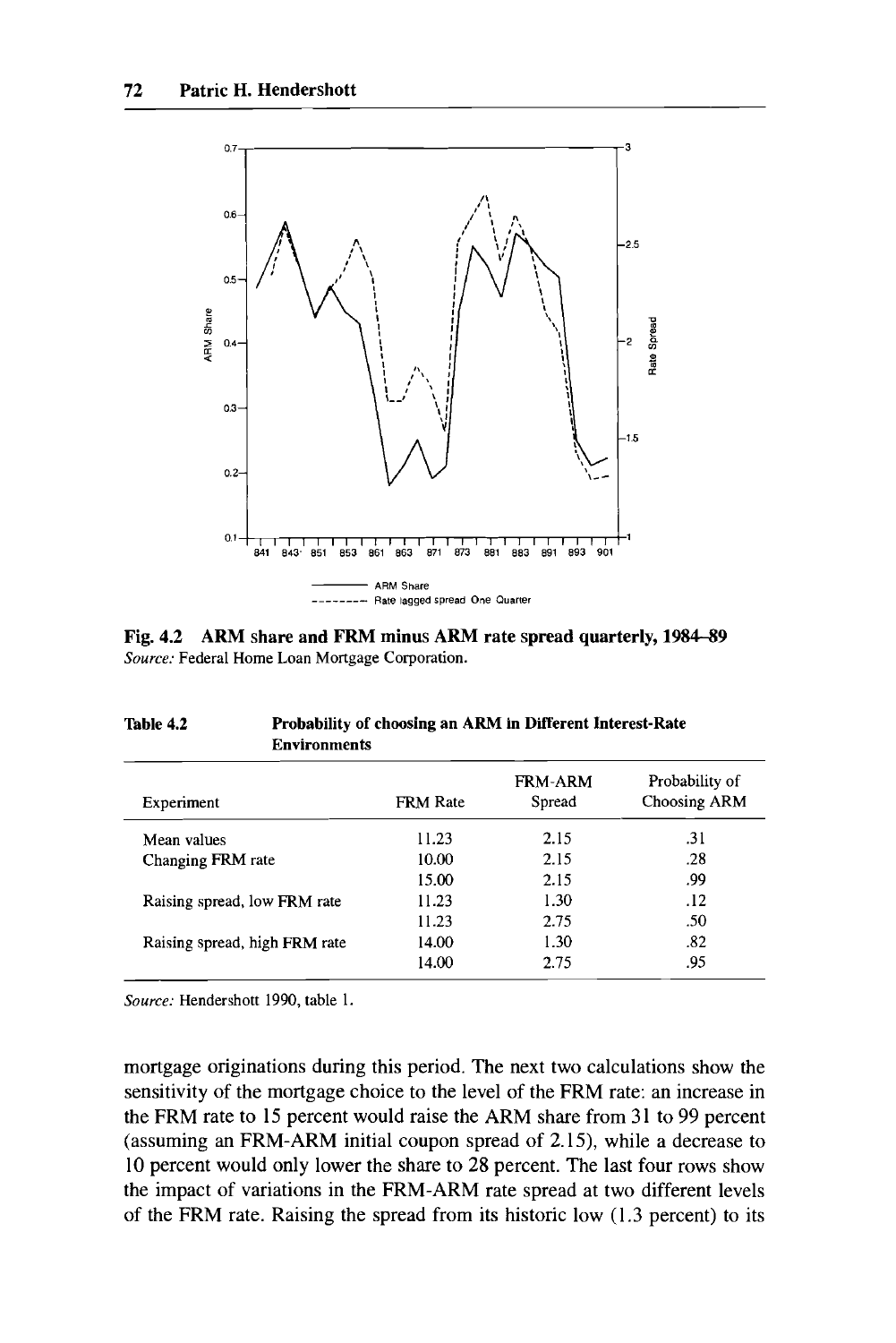high (2.75 percent) increases the **ARM** share by 13 (high FRM rate) to 38 (low FRM rate) percentage points.

#### 4.2.4 **A** Closer Look at the Thrifts

Figure **4.3** provides data on both **S&L** behavior and the relative role of **S&Ls** as home mortgage investors over the past quarter century. The behavior of S&Ls is reflected in the proportion of **S&L** assets invested in home mortgages either directly or indirectly through holdings of agency securities. The **S&Ls'** presence in the home mortgage is measured as the ratio of **S&L** total (direct and indirect) home mortgage holdings to total home mortgage debt outstanding. This presence is the product of the other two series in the figure, the fraction of **S&L** assets invested in home mortgages and the ratio of **S&L** total assets to the book value of all outstanding home mortgages.

The share of **S&L** assets in home mortgages varied within a narrow 72 to 74 percent range until 1981, before plummeting to 59 percent at the end of 1984. The ratio slipped further to 57 percent at the end **of** 1987, but has since risen to 61 percent. The sharp decline in 1983 and 1984 reflected accelerated



**Fig. 4.3 Share of S&L total financial assets (TFA) in home mortgages, S&L share of total home mortgage market, and ratio of S&L TFA to total home mortgages outstanding** 

*Source:* **Flow of Funds Accounts. First three quarters of 1990 annualized.**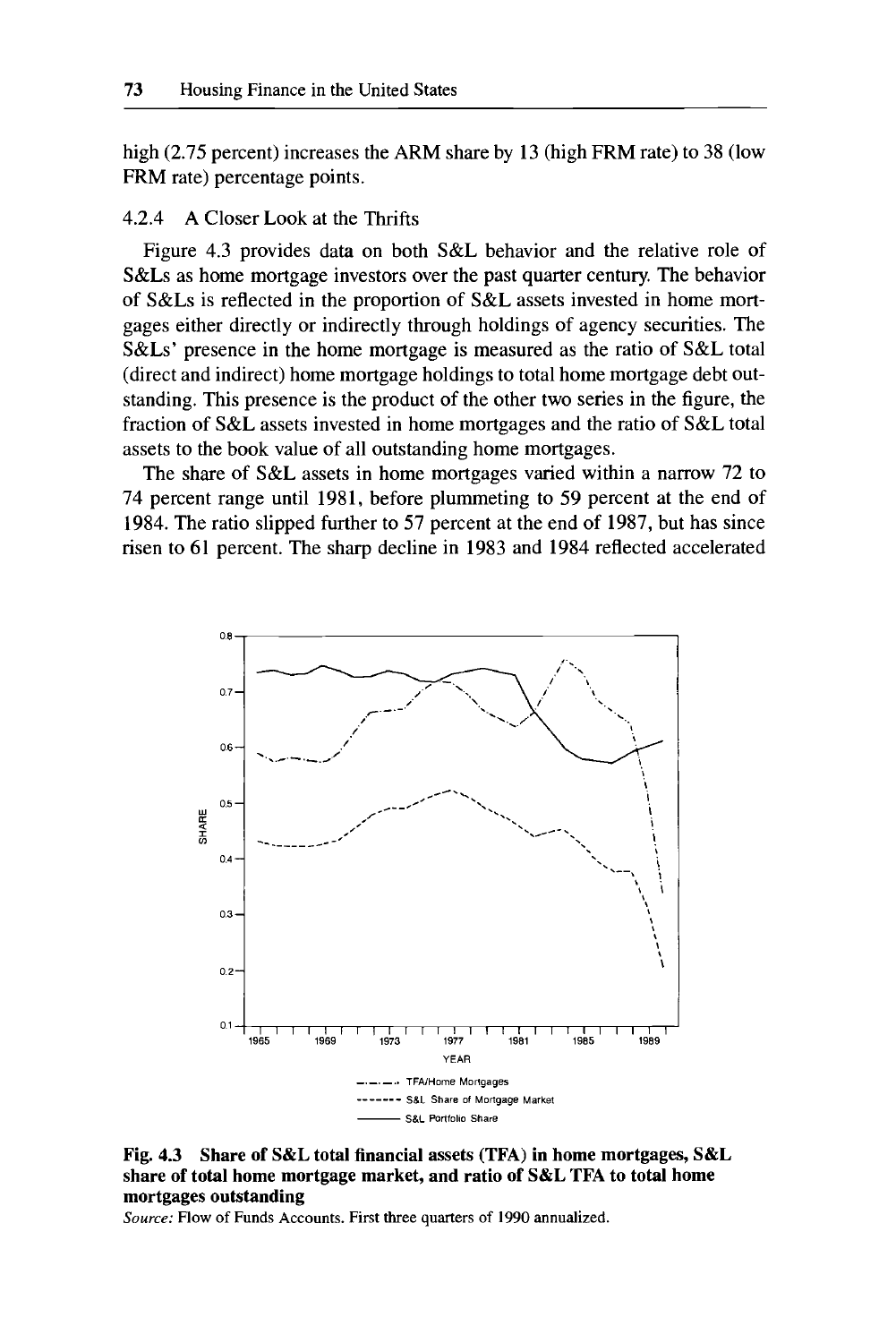growth in the S&L industry (18 percent annual growth rate), not an actual shift out of mortgages.

Beginning in 1961 with 42 percent of the home mortgage market, the **S&L**  presence rose gradually throughout most of the 1970s, reaching a peak of 51 percent in 1977. Since then the **S&L** presence has been halved. The increase between 1969 and 1977 and subsequent decline through 1981 reflected swings in the size of the S&L industry relative to the size of the home mortgage market. The ratio of the **S&L** total financial assets to total home mortgage debt outstanding rose from 0.56 in 1969 to 0.70 in 1977, before declining to 0.63 in 1981. While S&L total financial assets grew between 1984 and 1988, they grew at a slower rate than the home mortgage market; with a constant S&L mortgage portfolio share, the S&L share of the home mortgage market fell from 73 to 63 percent.

The role of MSBs is more straightforward. The MSB share of the home mortgage market was roughly constant between 1961 and 1972, as was the ratio of MSB total financial assets to home mortgages outstanding. Since then, this ratio has declined almost monotonically, and the MSB share has dropped from 15 percent to 6 percent. To a large extent, this decline is due to the shift of the U.S. population from the Northeast, where MSBs are relatively important, to the South and West, where MSBs are less important.

Since early 1989, S&L assets have been shrinking rapidly; in just a year and a half, the ratio of S&L total assets to home mortgage debt has fallen from 0.36 to 0.25. In this year and a half, **S&Ls** have liquidated nearly \$90 billion in agency securities and over \$50 billion in direct home mortgage holdings. The recent decline in S&L mortgage holdings follows directly from the increased capital requirements mandated by the Financial Institutions Reform, Recovery, and Enforcement Act **of** 1989 (FIRREA).6

The decline of the S&L industry stemmed directly from their asset-liability maturity mismatch, the funding of FRMs with short-term deposits (Kane 1989). When interest rates surged to historic levels in the late 1970s and early 1980s, capital in the S&L industry was wiped out and the incentive for risk taking took over. It is perhaps noteworthy that the vulnerability of S&Ls to periods of sustained increases in interest rates continued to exist at least as late as 1989. **S&Ls** were still using roughly 40 percent of their short-term deposits to fund long-term FRM investments, and the \$400 billion so funded slightly exceeded the volume so funded in 1978. Moreover, S&L ARMS have rate caps that would bind in a period **of** sustained interest-rate increases. If interest rates

*6.* **FIRREA** strongly encourages relative home mortgage investment by S&Ls. S&Ls must now keep **70** percent **of** assets in qualified loans, versus **60** percent **formerly,** and fewer non-housingrelated loans are now classified **as** qualified than was previously the case. In addition, restrictions on non-housing-related loans are substantially increased. While some **of** these restrictions are not yet fully in force, the decline in the home mortgage portfolio share **of S&Ls** has already been arrested.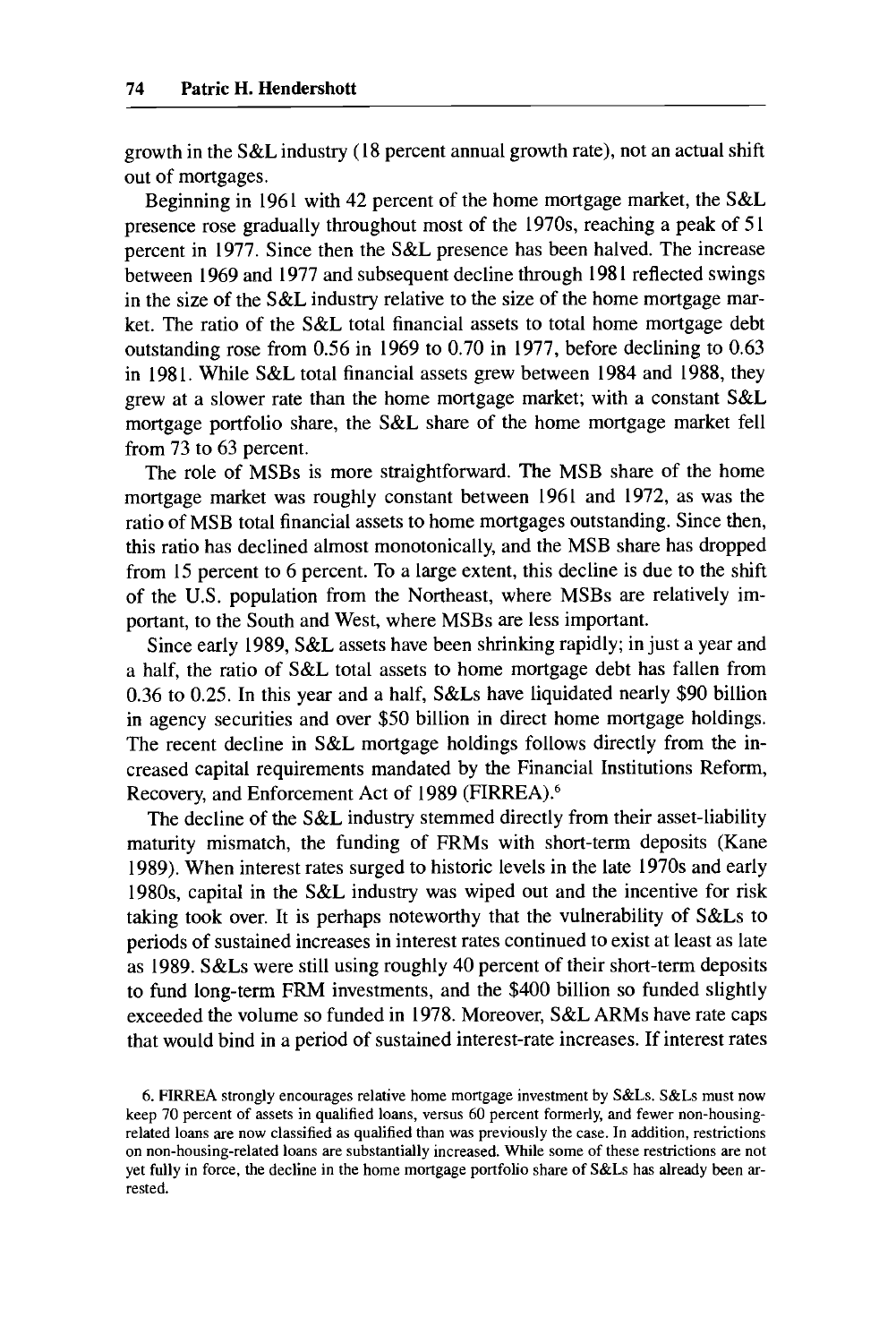|      |                          | -    |                          |  |
|------|--------------------------|------|--------------------------|--|
| Year | Correlation <sup>*</sup> | Year | Correlation <sup>a</sup> |  |
| 1972 | $-0.22$                  | 1982 | $0.80*$                  |  |
| 1973 | 0.19                     | 1983 | $0.81*$                  |  |
| 1974 | 0.46                     | 1984 | $0.65*$                  |  |
| 1975 | $-0.18$                  | 1985 | $0.76*$                  |  |
| 1976 | 0.16                     | 1986 | $0.58*$                  |  |
| 1977 | $-0.49$                  | 1987 | $0.90*$                  |  |
| 1978 | 0.42                     | 1988 | $0.88*$                  |  |
| 1979 | 0.34                     | 1989 | $0.91*$                  |  |
| 1980 | 0.33                     | 1990 | $0.86*$                  |  |
| 1981 | 0.42                     |      |                          |  |
|      |                          |      |                          |  |

**Table 4.3 Correlation between Mortage Rates and Capital Market Rates** 

Sources: Roth 1988, table **1,** for 1972-87; after 1987, my computations.

"Correlations are between month-to-month changes in the Freddie Mac survey FRM rate and the ten-year Treasury rate.

\*Significantly different from zero at a *5* percent confidence level.

should repeat their 1977-86 pattern, taxpayers could well lose another \$50 billion or more in present-value dollars (Hendershott and Shilling 1992).

# **4.3 The Impact of Securitization on FRM Coupon Rates**

Mortgage securitization should cause mortgage rates to be more closely connected to capital market rates. The impact of securitization on the general level of mortgage rates is less clear. Empirical evidence relating to each of these impacts is discussed below.7

# 4.3.1 Timing of Conventional FRM Rate Adjustment to Capital Market Rates

Roth (1988) analyzed the integration of mortgage and capital markets by looking at trends in the month-to-month correlation of changes in coupon rates on conventional mortgages and ten-year Treasuries annually from 1972 to 1987. His results are reproduced and extended to include 1988-90 in table 4.3. Prior to 1982, the correlation of the changes ranged from  $-.5$  to  $+.5$  and was never statistically different from zero. After 1981, the correlation was never less than *.58* and was always statistically positive. Moreover, after 1986, the correlation has been nearly .9.

A potential problem with Roth's analysis is that the mortgage rate incorporates a call premium while the Treasury rate does not, and in some periods the value of the call premium may have changed markedly, possibly disguising a close relationship between the noncall components of the mortgage coupon

<sup>7.</sup> This section, too, draws heavily on Hendersbott (1991).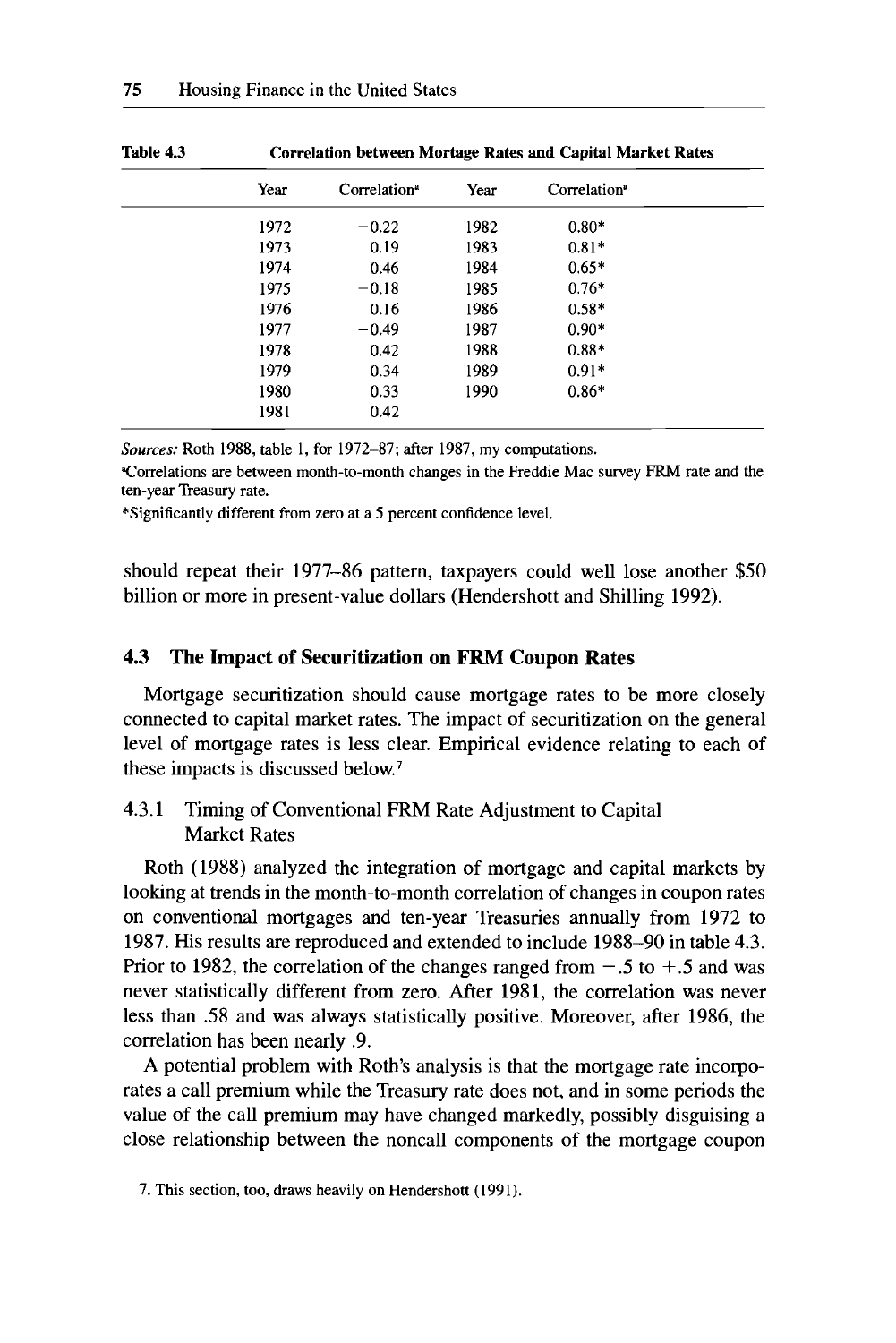and the Treasury coupon. Hendershott and Van Order (1989) attempted to eliminate this problem by constructing a perfect mortgagelike capital market rate and estimating the adjustment of conventional mortgage rates to this perfect rate (rather than to a Treasury rate). The analysis consisted of two parts. First, they estimated a price equation for government-insured mortgage passthrough. Second, they regressed conventional mortgage coupon rates on current and past values of the estimated perfect-market coupon rate taken from the Government National Mortgage Association (GNMA) equation.

The price equation was estimated on weekly GNMA price and coupon data from the January 1981-July 1988 period. In this equation, the GNMA price was regressed on the coupon (adjusted to a bond-equivalent basis), the sevenyear Treasury rate, and two determinants of the value of the borrower's call option-the term structure slope (seven-year rate less six-month rate) and an estimate of the volatility of the seven-year rate. Various interactions of these variables were included to allow for nonlinear price responses.

To obtain the perfect-market rate, the estimated price equation was solved for the coupon rate after the mortgage price was set equal to one hundred less the actual points charged in the conventional market (less one point presumed to equal origination costs). This coupon was then converted to a mortgage (rather than bond-equivalent) basis, and fifty basis points were added for servicing and other costs. As the degree of integration increased, changes in the perfect-market coupon rate should have been reflected more quickly in the conventional rate (the data are again from Freddie Mac's survey of 125 major lenders).

Conventional rates were regressed on the current and lagged one-to-eightweek values of the perfect-market rates for various parts of the 1971-88 period. Table 4.4 reports the cumulative adjustment of the conventional rate currently and over lags of two, four, six, and eight weeks. The shift toward integrated markets is striking. The percentage of the change in the perfectmarket rate that is reflected instantaneously in the conventional rate rose monotonically from effectively 0 in the 1970s to 8 in the 1980-82 period, 16 in the

| Table 4.4 | Rates   | Time Response of Conventional Rates to Fictional Perfect-Market |                                              |         |         |
|-----------|---------|-----------------------------------------------------------------|----------------------------------------------|---------|---------|
|           |         |                                                                 | Adjustment to One-Point Rise in Perfect Rate |         |         |
| Period    | Current | 3 Weeks                                                         | 5 Weeks                                      | 7 Weeks | 9 Weeks |
| 1986-88   | 0.59    | 0.95                                                            | 0.96                                         | 0.87    | 0.84    |
| 1983-85   | 0.16    | 0.55                                                            | 0.68                                         | 0.83    | 0.88    |
| 1980-82   | 0.08    | 0.45                                                            | 0.75                                         | 0.93    | 1.05    |
| 1976–79   | 0.01    | 0.36                                                            | 0.62                                         | 0.66    | 0.86    |
| 1971-75   | 0.06    | 0.17                                                            | 0.37                                         | 0.56    | 0.74    |

**Table 4.4 Time Response of Conventional Rates to Fictional Perfect-Market** 

Source: Hendershott and Van Order 1989. table 5.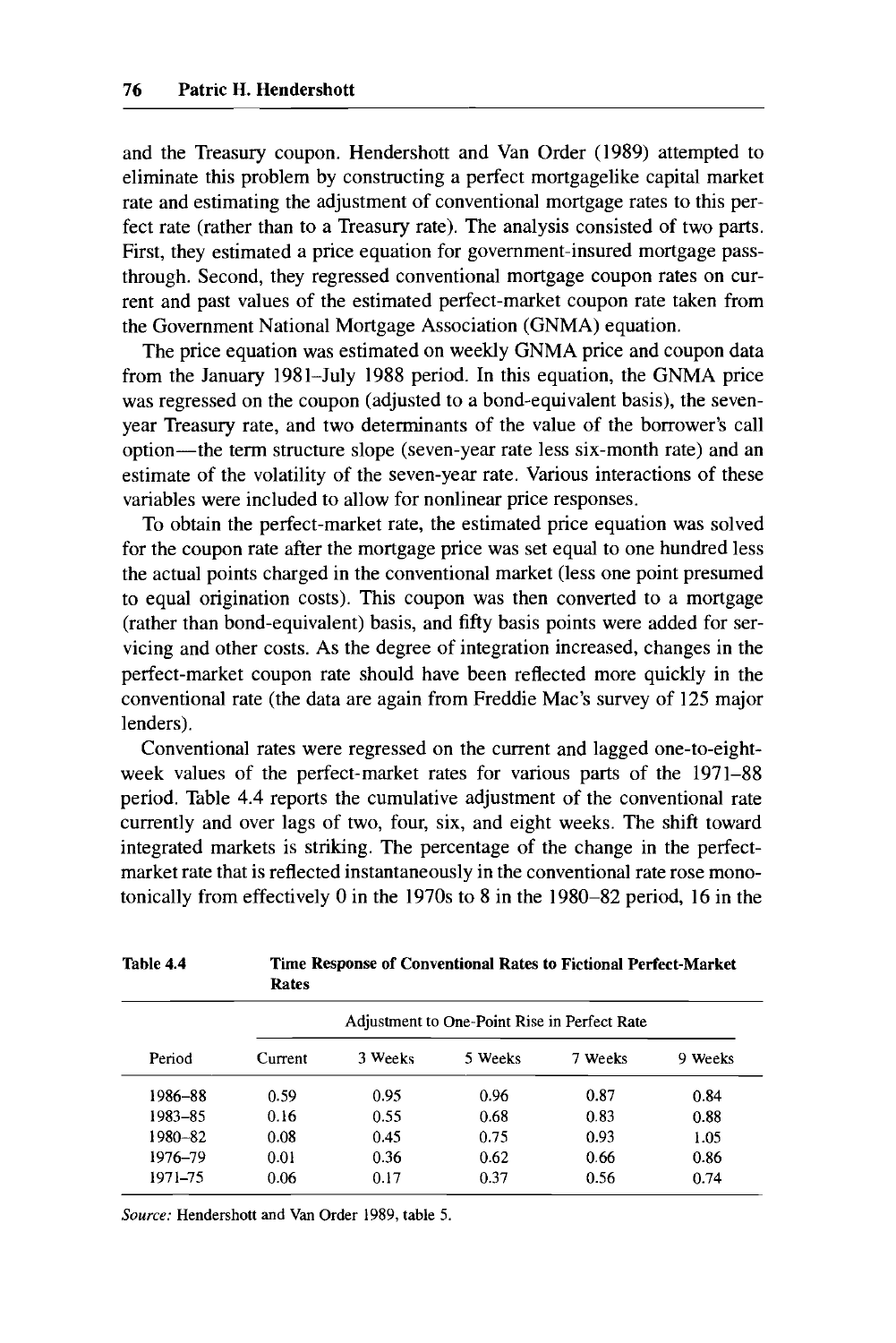|      |        | Perfect |            |  |
|------|--------|---------|------------|--|
|      | Actual | Market  | Difference |  |
| 1971 | 7.54   | 8.33    | $-.79$     |  |
| 1972 | 7.38   | 7.92    | $-.53$     |  |
| 1973 | 8.04   | 8.97    | $-.93$     |  |
| 1974 | 9.19   | 9.78    | $-.60$     |  |
| 1975 | 9.05   | 9.92    | $-.87$     |  |
| 1976 | 8.86   | 9.22    | $-.35$     |  |
| 1977 | 8.84   | 9.09    | $-.24$     |  |
| 1978 | 9.64   | 10.08   | $-.44$     |  |
| 1979 | 11.20  | 11.34   | $-.14$     |  |
| 1980 | 13.76  | 14.24   | $-.48$     |  |
| 1981 | 16.69  | 16.55   | .13        |  |
| 1982 | 15.97  | 15.24   | .73        |  |
| 1983 | 13.23  | 12.86   | .37        |  |
| 1984 | 13.89  | 13.52   | .37        |  |
| 1985 | 12.43  | 11.95   | .48        |  |
| 1986 | 10.19  | 9.69    | .49        |  |
| 1987 | 10.21  | 10.01   | .20        |  |
| 1988 | 10.23  | 10.21   | .02        |  |

**Table 4.5 Actual and Perfect-Market Effective Conventional FRM Rates** (%)

Source: Hendershott and Van Order 1989, table 6.

1983-85 period, and 59 in the 1986-88 period. The fraction of the change in the perfect-market rate reflected in the conventional rate within two weeks rose monotonically from a sixth in the first half of the 1970s, to almost half in the early 1980s, to over half in the 1983-85 period, and to nearly one in recent years.

# 4.3.2 Securitization and the Level of Mortgage Rates

Table 4.5 lists annual values of the actual conventional rate, the Hendershott-Van Order fictional perfect-market rate, and the difference between them for the 1971-88 period. The precise differences are, of course, subject to some error: the actual rate is a survey rate and the perfect rate is computed from an empirical equation estimated with error. Nonetheless, the overall pattern of the differences seems both systematic and plausible. The actual rate was threequarters of a percentage point below the perfect-market rate in the 1971-75 period; a third of a point below in the 1976-80 period; and roughly half a point above the perfect rate in the 1982-86 period.

**As** explained earlier, the low mortgage rate in the 1970s can be attributed to tax advantages for thrift mortgage investments and portfolio restrictions against nonmortgage investments, and the switch in the 1980s reflects a sharp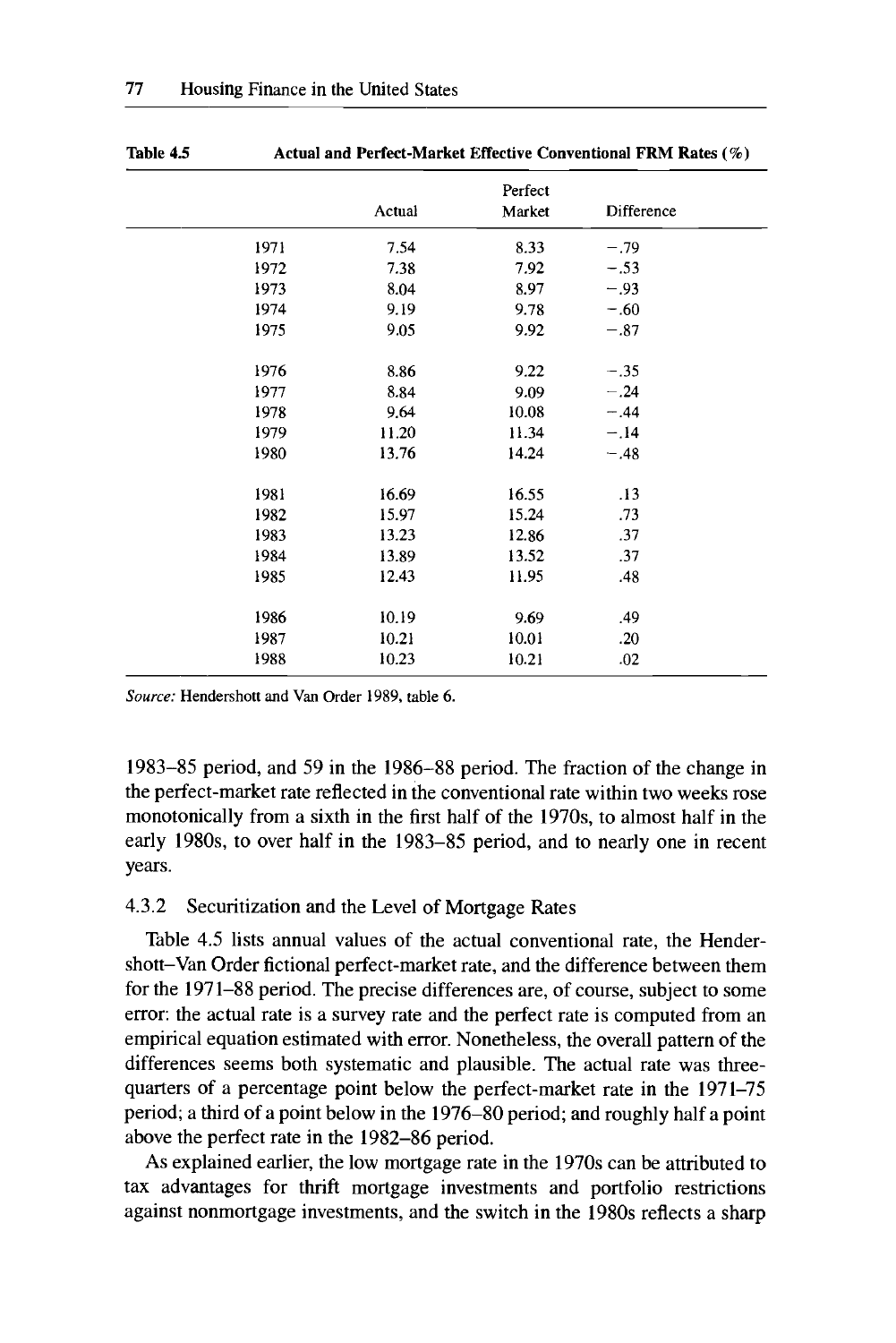relative shift of thrifts out of home mortgage investments owing to the reduced (non-) profitability of **S&Ls** and the expansion of **S&L** asset powers. The halfpercentage-point premium in the early 1980s provided the incentive for the securitization of conforming conventional FRMs. The premium covered the start-up cost of the securitizers and the liquidity premium demanded by investors.

Beginning in the middle of 1986, the actual rate is very close to the perfectmarket rate, the conventional conforming mortgage market seemingly being fully integrated into capital markets. That is, as the volume of mortgage pools grew, bid/ask spreads were bid down (and thus the liquidity premium fell), and the per dollar costs of the securitizers declined. This suggests that the rates on conforming loans, which are eligible for purchase by the agencies, should have declined relative to rates on nonconforming or jumbo loans.

Hendershott and Shilling (1989) explained the relationship between rates on individual loans and a number of factors, using California data during the May-June period of 1978 and 1986. The factors were loan-to-value ratio, loan size, precise month the loan was closed, dummy variables for geographic regions in the state, and whether the loan was on a new property, was under the conforming limit, or was just above the limit. The loan-to-value ratio had the expected positive impact; the loan size and the new property dummies had the expected negative impacts; and the responses in the two years were remarkably similar. For those two years, however, the effects of the conforming limit differed markedly. In 1986, conforming loans had a rate thirty basis points lower than well-above-the-limit loans, and soon-to-be-conforming loans had a rate fifteen basis points lower (standard errors were only five basis points). In 1978, however, the point estimate for the conforming loan coefficient was only three basis points.

It should be emphasized that the perfect-market rate listed in table **4.5** is computed from a GNMA price equation, not from an equation explaining prices on seven- or ten-year Treasury bonds. The working assumption of Hendershott and Van Order was that the GNMA market has been integrated with capital markets since 1981. This assumption seems plausible because GNMAs have full faith and credit guarantees and have traded like Treasuries, with comparably low transactions costs and high volume, at least since 1981.

#### **4.4 Real House Prices and Home Ownership, 1960-89**

Systematic deviations of the conventional FRM commitment rate from the perfect-market estimates-0.33 to 0.75 percentage points prior to 1981 and +0.5 point in the 1982-86 period—provided a general stimulus for owneroccupied housing in the 1970s and a deterrent in the first half of the 1980s. This would translate into higher real house prices and home ownership rates in the 1970s and lower real prices and ownership in the first half of the 1980s. Of course, many other things, such as changes in real capital market interest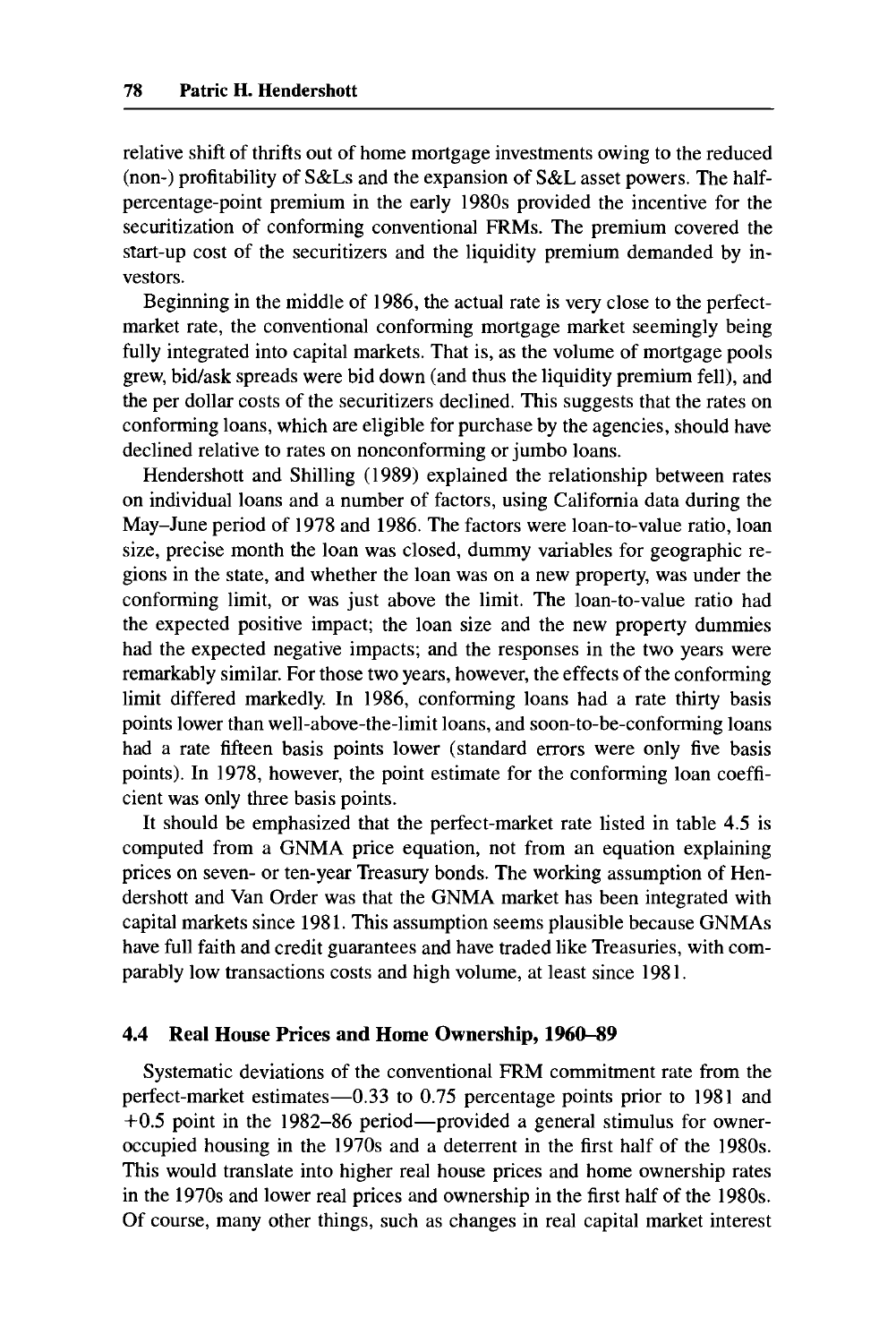rates, tax law, and so forth, can affect real prices and ownership (Hendershott 1988). Thus, we certainly would not want to attribute all observed behavior to relative changes in mortgage rates. Nonetheless, a look at changes in real prices and home ownership is interesting.

# 4.4.1 Real House Prices

Figure 4.4 contains two alternative measures of **U.S.** real house prices, as well as a measure of real after-tax interest rates for the 1963-89 period: the residential investment deflator divided by the GNP deflator and the constantquality new house price series computed by the Bureau of Census (old series through 1977, new one thereafter) divided by the GNP deflator. The latter relates to single-family housing only and includes a land component. The two series tell basically the same story. Real house prices rose sharply between 1965 and 1980 (by 21 to 26 percent) and fell in the first half of the 1980s by 6 percent.

The real after-tax interest rate in figure 4.4 equals an after-tax adjusted tenyear Treasury rate less the average appreciation rate in the residential investment deflator during the previous three years. The adjustment reflects the earlier evidence of deviations between the actual and perfect-market home mortgage rates; the ten-year Treasury rate is lowered by three-quarters of a percentage point for the years before 1976 and by one-third point for the 1976- 80 period, and is raised by one-half point for the years 1982-86. The tax rate is the average marginal tax rate on interest income and varies between 0.24 and 0.3.



**Fig. 4.4 Real house prices and after-tax interest rate**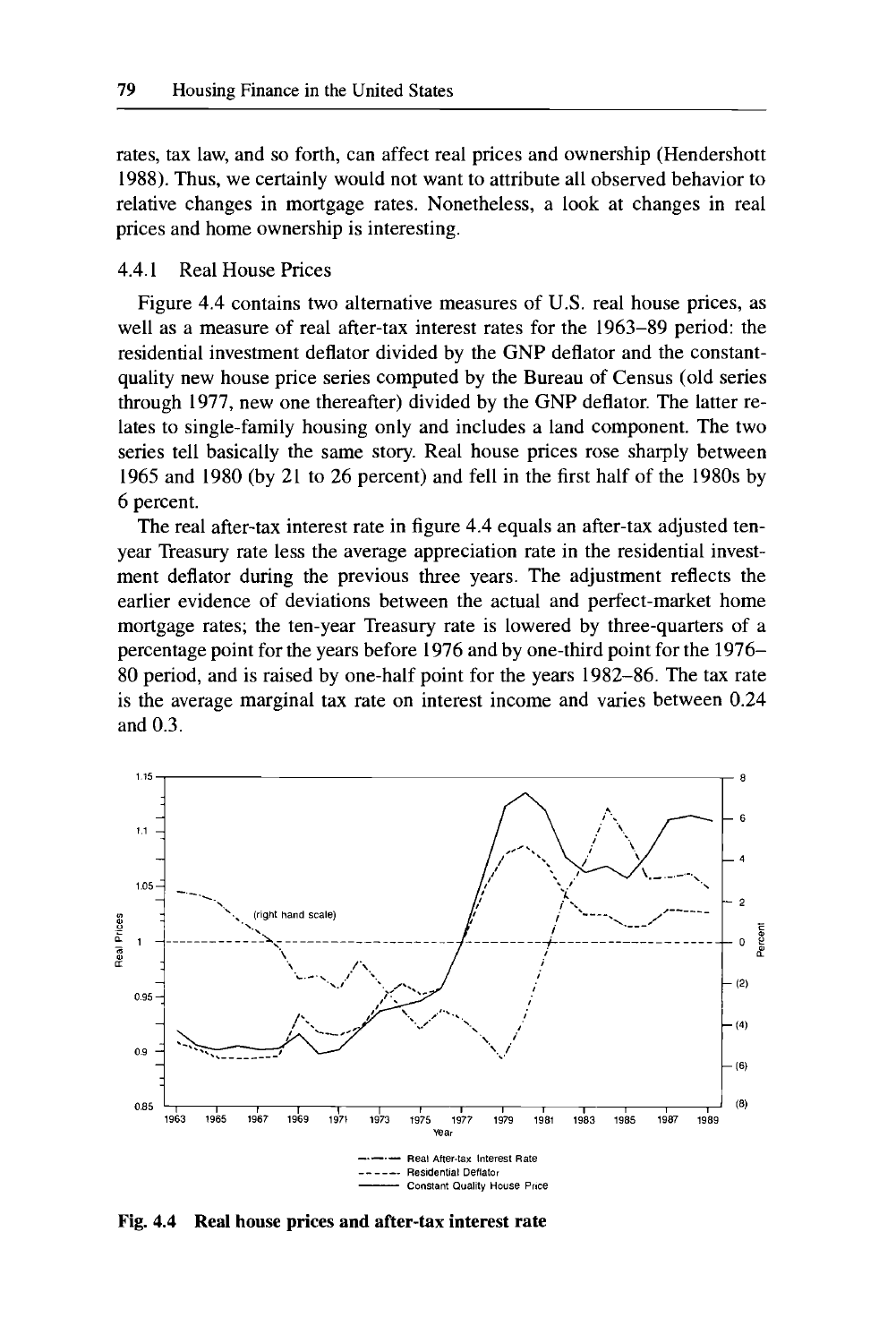Hendershott (1991) relates the rate of change in real house prices (the change in the logarithm) to both the level and change in the unadjusted real after-tax interest rate, as well as the rate of change in real GNP and a demographic demand variable. Reestimation using the adjusted interest-rate variable *(RAT)* yields

$$
d\text{ln}p = z - .00419 \ \Delta RAT - .00281 \ RAT, \qquad R^2 = 0.58, DW = 2.00, \qquad (0.00135)
$$

where *z* represents the contribution of the other variables and 1960-89 is the estimation period. Coefficients on both interest-rate variables are statistically negative at the 0.05 confidence level.

I have used these coefficients to compute what real house price inflation would have been over the 1956-89 period if the real after-tax interest rate had stayed at its 0.24 percent average value over the entire period. The observed real residential investment deflator rose by 21 percent between 1965 and 1980 and then fell by 6 percent between then and 1985. The recomputations say that two-thirds of the real increase is attributable to the low real after-tax rate during the 1966-79 period and that all of the real decrease is attributable to the high real after-tax rates in the first half of the 1980s.

# 4.4.2 Home Ownership

Home ownership varies enormously with age and household type. The average ownership rate of married couples age 35-44 years has exceeded that of couples under age 25 by roughly 50 percentage points over the past quarter century. The rates for singles and other household heads increase similarly with age, but the rates are 20 to 40 percentage points lower for comparableage singles than for marrieds. Rates for young other household heads are comparable to those of singles, but those of older other heads are closer to those of older married couples.

Research on home ownership indicates a strong correlation with economic factors such as income (Haurin, Hendershott, and Ling 1988), wealth (Jones 1989) and the relative costs of owning versus renting (Hendershott and Shilling 1982; Rosen and Rosen 1980). These factors are correlated with age and family structure to varying degrees and thus explain at least part of the overall correlation of ownership with age and family type.

Table 4.6 shows a sharp increase in the ownership rate of married couples between 1960 and 1980. For every age class, the increase is 11 to 14 percentage points, with two-thirds of the increase coming in the 1970s. Table 4.7 contains data for married couples and single households for five age classes for three years: 1974, 1980, and 1987. These data indicate an even greater surge to ownership between 1974 and 1980 by single households than by married couples. For the four cohorts between ages 25 and 44, the increase was 7 to **<sup>11</sup>** percentage points in these six years alone.

These movements are consistent with those of real after-tax interest rates.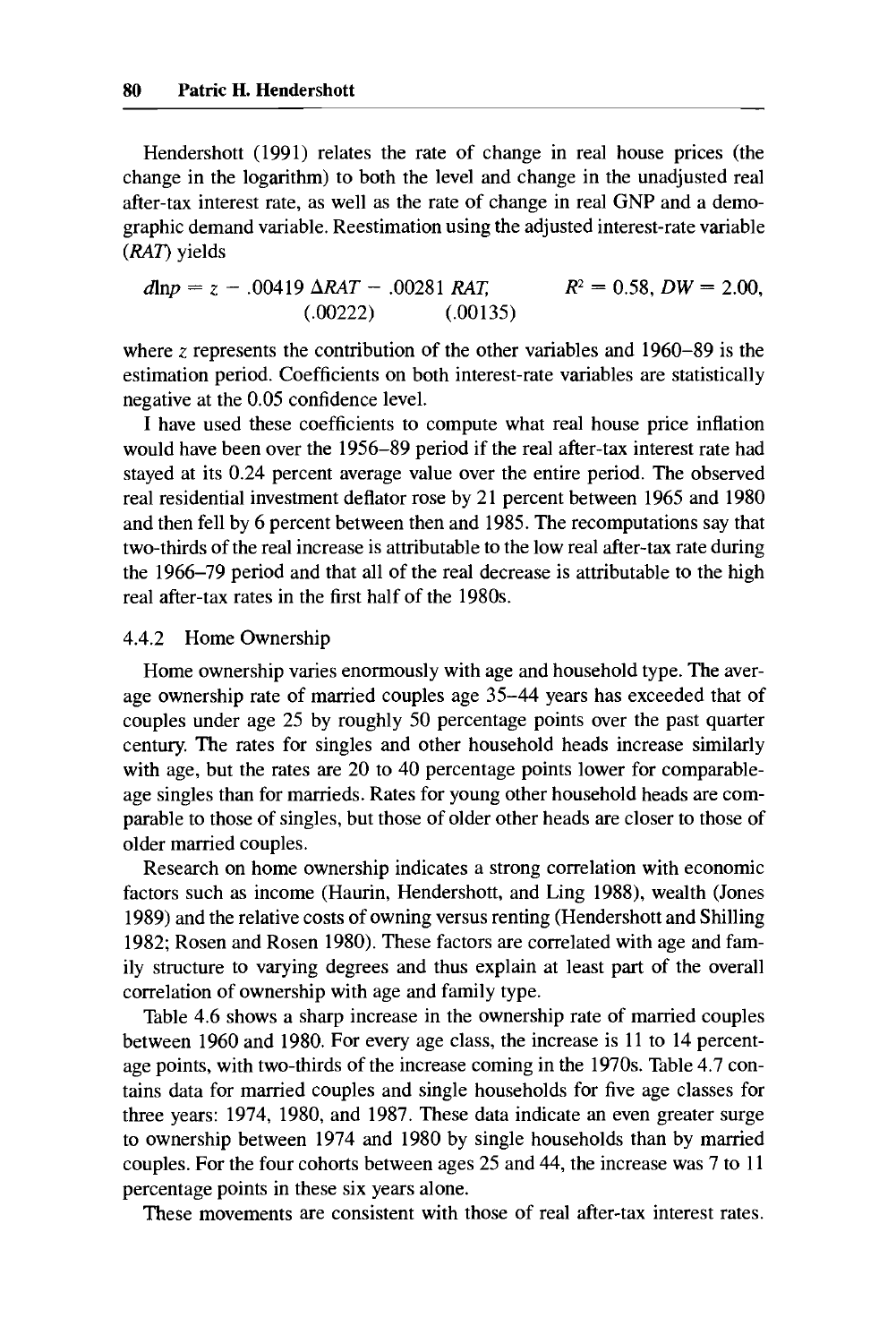| таот - о | <b>HOME OWNERSHIP Nates of Matrice Couples</b> $(v)$ |      |      |      |  |  |  |  |
|----------|------------------------------------------------------|------|------|------|--|--|--|--|
|          | Age of Head                                          | 1960 | 1970 | 1980 |  |  |  |  |
|          | Under 25                                             | 23   | 26   | 37   |  |  |  |  |
|          | $25 - 29$                                            | 44   | 49   | 58   |  |  |  |  |
|          | $30 - 34$                                            | 62   | 66   | 75   |  |  |  |  |
|          | $35 - 44$                                            | 73   | 77   | 84   |  |  |  |  |
|          | $45 - 64$                                            | 75   | 81   | 88   |  |  |  |  |
|          | Over <sub>64</sub>                                   | 78   | 79   | 84   |  |  |  |  |
|          |                                                      |      |      |      |  |  |  |  |

**Table 4.6 Home Ownership Rates of Married Couples** (%)

*Source:* Census of Housing, 1960, 1970, 1980.

#### **Table 4.7 Home Ownership Rates by Household Types and Age of Head, Selected Years** (%)

|             |      | <b>Married Couples</b> |      |      | Singles |      |
|-------------|------|------------------------|------|------|---------|------|
| Age of Head | 1974 | 1980                   | 1987 | 1974 | 1980    | 1987 |
| Under 25    | 32.7 | 34.9                   | 29.9 | 7.0  | 11.5    | 9.7  |
| $25 - 29$   | 54.2 | 58.2                   | 52.5 | 13.0 | 20.2    | 19.4 |
| $30 - 34$   | 71.9 | 74.7                   | 69.2 | 22.5 | 30.5    | 28.8 |
| $35 - 39$   | 78.1 | 82.2                   | 78.0 | 26.2 | 37.1    | 35.7 |
| $40 - 44$   | 82.4 | 84.7                   | 83.1 | 29.2 | 36.6    | 44.0 |
| $45 - 49$   | 85.1 | 86.2                   | 86.0 | 35.3 | 35.5    | 44.0 |
| Over 49     | 83.7 | 87.1                   | 88.9 | 54.4 | 57.4    | 59.5 |

*Sources: Annual Housing Survey* and *Housing Vacancy Survey.* Data kindly supplied by David Crowe of the National Association of Home Builders.

**As** figure 4.4 indicates, the 1970s were a period of negative and declining real after-tax rates. In contrast, these rates jumped sharply in the early 1980s, and the home mortgage rate rose especially, moving from a third of a point "below market" in 1980 to a half point above in 1982. Ownership by married couples under age 40 fell by roughly *5* percentage points.

# **4.5 The Interest Sensitivity of Housing Production**

Increases in market interest rates have traditionally been viewed as restricting housing demand through two channels. First, higher interest rates raise the ratio of mortgage payments to income. Because lenders set qualification standards in terms of this ratio, borrowers will be constrained to purchase smaller houses when interest rates rise, if they are unable to provide a larger down payment. (Households will want to purchase smaller houses if the real after-tax interest rate has risen.) Second, with deposit rate ceilings in place, substantial increases in market interest rates cause deposit outflows and lead depository lenders to ration credit-to require sufficiently larger down payments so that the demand for their credit is reduced to the available supply. In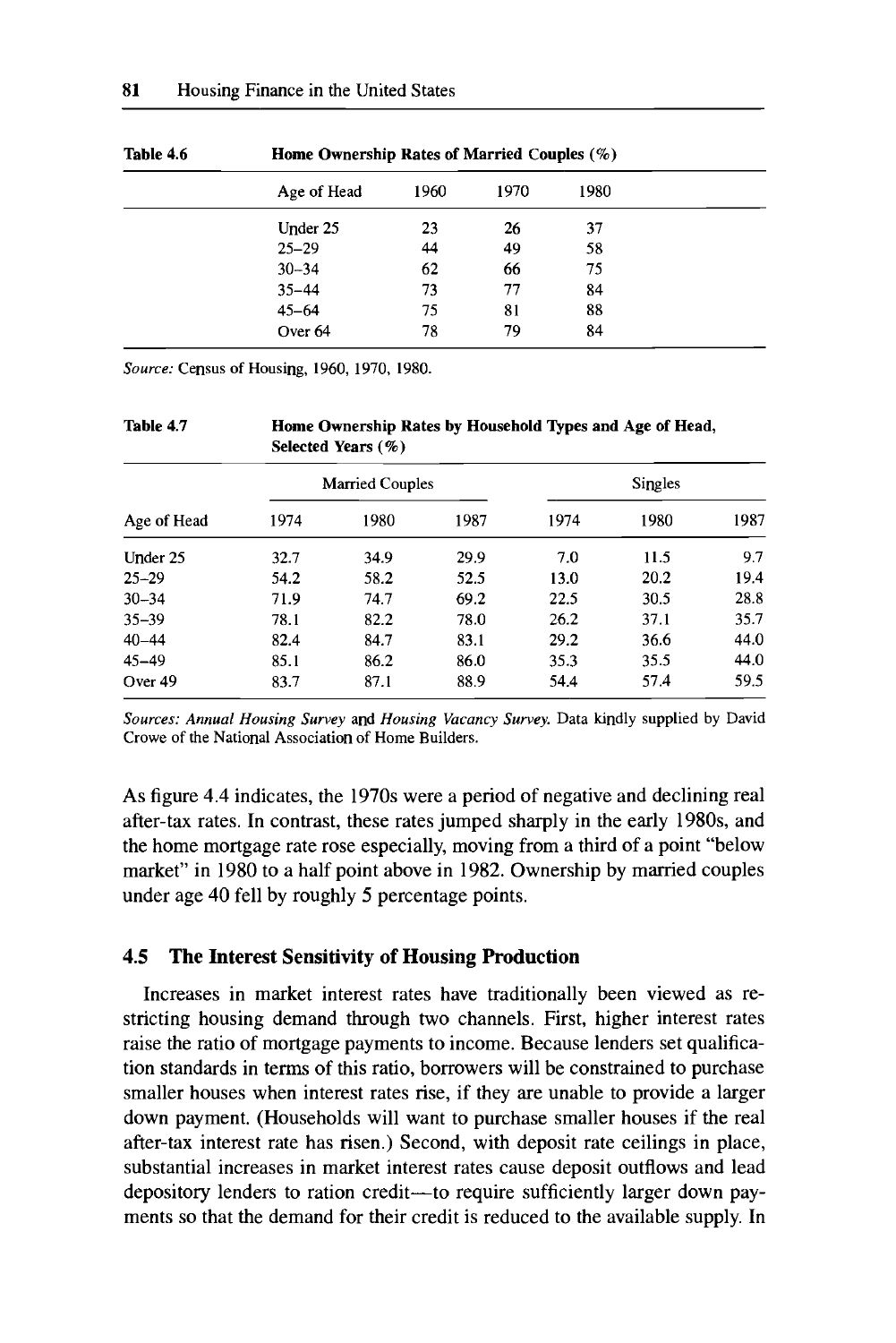the absence of a ready supply **of** other credit, such as is supplied by a secondary mortgage market, the total volume of credit is reduced. With both of these channels operating, some households will be unable to move up to larger houses, and some households will not be formed. Housing starts will drop, the average real value of starts will decline, and real house prices will soften. Arguably, the prominent changes in housing finance in the 1980s—the removal of deposit rate ceilings, the widespread introduction of ARMS, and the securitization of conforming FRMs—should have reduced the sensitivity of housing demand to increases in interest rates.

#### 4.5.1 Multiple Regression Analysis

Three relatively recent studies have used multiple regression analysis to examine possible changes in the sensitivity **of** housing activity to increases in interest rates. Akhtar and Harris (1986-87) and Throop (1986) both explain quarterly real residential investment over roughly the 1960-85 period. Ryding (1990) explains quarterly real single-family residential investment over the 1965-88 period. The models are similar in that real disposable income, real after-tax interest rates, and a variety of disintermediation or credit-rationing dummy variables are the primary determinants of investment demand.<sup>8</sup>

One advantage of regression analysis is that it allows a direct test of the impact of thrift deposit contraction in the early 1980s, the last period of contraction prior to 1989-90. If the 1979-82 contraction did not lead to credit rationing, subsequent contractions are not likely to do so. The empirical results are mixed. Ryding estimates only one-third as large a response to his rationing proxy-the spread between the three-month bill rate and the passbook savings rate—in 1979-82 as in the 1969-70 and 1973-75 periods. Akhtar and Harris estimate two-thirds as large a response in 1979-82 as in the earlier period, using zero-one dummies for periods of credit rationing. Finally, Throop finds no rationing in 1979-82.

Figure 4.5 reproduces a simulation of Ryding's model (the residential investment equation plus some interest-rate relationships) for different regimes. A permanent one percentage point increase in the federal funds rate reduced investment by about 15 percent between the late 1960s and middle 1970s, but by only 7 percent in the early 1980s. Moreover, if one assumes that credit rationing will no longer occur, the reduction is only **3** percent. That is, housing may only be a fifth as sensitive to interest rates now as it was in the 1970s.

#### 4.5.2 Vector Autoregressions

An alternative to multiple regression analysis is estimation of vector autoregression models. Kahn (1989) and Pozdena (1990) both compare models

<sup>8.</sup> The existence of credit rationing in some periods does not mean that the housing stock will be lower in the long **run.** Increased production after the rationing may make up for reduced production during the rationing period (Hendershott and **Van** Order 1989).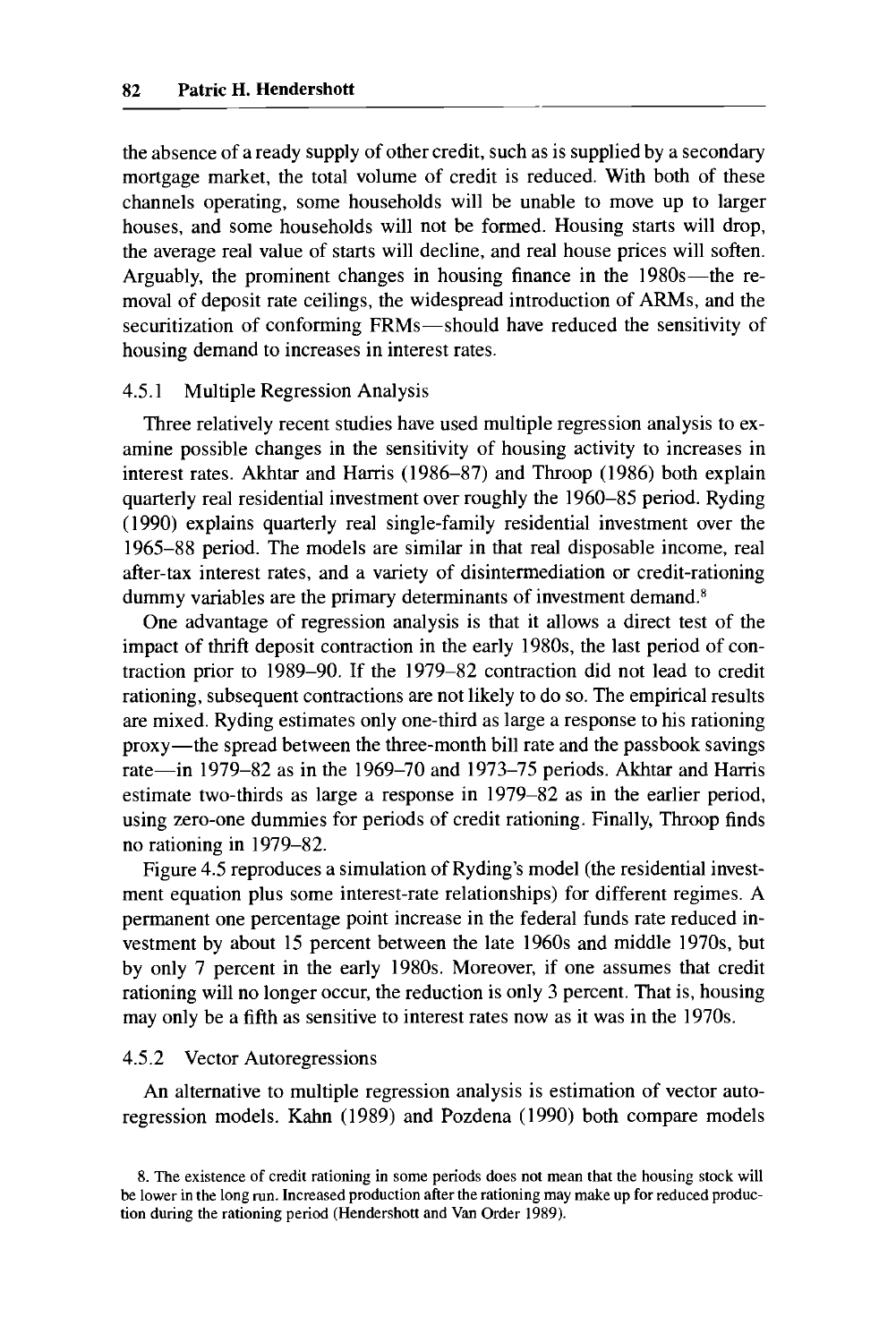

**Fig. 4.5 Housing investment: response to a permanent monetary tightening**  *Source:* **Ryding** 1990, chart 10.

estimated over the 1983-89 period with models estimated in earlier periods (1956-79 **for** Kahn and 1960-82 for Pozdena). Pozdena explains total housing starts (monthly), and Kahn explains total real fixed residential investment (quarterly). Both relate the activity variable to its lagged values and lagged short-term interest rates (three-month bills and the federal funds rate, respectively) over the prior year. Pozdena also includes lagged values of the term structure slope (his bill rate less the **AAA** corporate bond rate) in his second model.

Table 4.8 shows the percentage of variance in starts explained by Pozdena's models that is accounted for by lagged starts, lagged bill rates, and the lagged term structure spread (in his second model). **As** can be seen, lagged bill rates account for only a third to a half as much of the explanation in the 1980s as in the earlier period. Pozdena also traces out the effect on housing starts of a onestandard-deviation increase in bill rates for both the pre-1983 and post-I982 periods. For the pre-1983 period, the response peaks at a 60,000 decrease in starts over the fourth to sixth quarters. The post-1982 response is less stable, and the average decrease over these quarters is only about 20,000.

Kahn does not report empirical estimates, but he does trace out his results in a figure analogous **to** that of Pozdena. **A** permanent one percentage point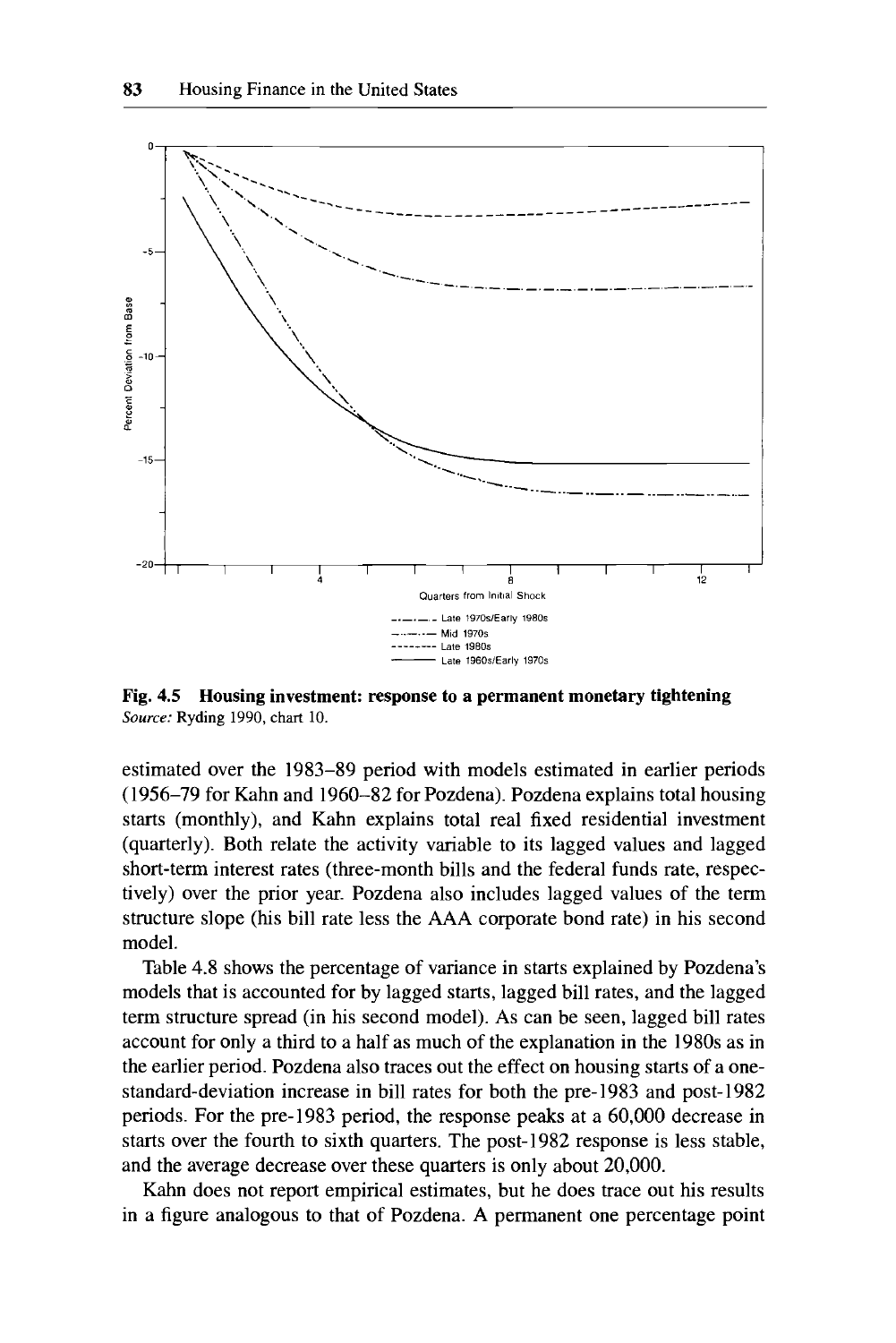| Explanation                  |          | VAR 1     | VAR 2    |           |  |
|------------------------------|----------|-----------|----------|-----------|--|
|                              | Pre-1983 | Post-1982 | Pre-1983 | Post-1982 |  |
| <b>Starts</b>                | 39.6     | 78.5      | 32.9     | 43.9      |  |
| T-bills                      | 60.4     | 21.5      | 56.9     | 28.2      |  |
| Lagged term structure spread |          |           | 10.2     | 27.8      |  |

| Table 4.8 |  |  | Interest-Rate Variation and Housing-Starts Variation $(\%)$ |  |  |
|-----------|--|--|-------------------------------------------------------------|--|--|
|-----------|--|--|-------------------------------------------------------------|--|--|

*Source:* Pozdena 1990, table **1.** 

*Note:* Variance decomposition **of** starts, from twelth-lag vector autoregressions (VARs); in percentage of variation explained, measured at twenty-four months.

increase in the federal funds rate reduces real residential investment by about 4 percent in the pre-1980 period versus **1.5** percent in the post-1982 period. The maximum decline is reached roughly seven quarters after the increase in rates.

The Pozdena and Kahn results are remarkably similar (and are also consistent with Ryding's results). Kahn has a slightly longer lag, but he is explaining expenditures, which slightly lag starts. Both find the 1980s' response to be only about a third of the earlier response. Not surprisingly, both authors conclude that mortgage securitization and the introduction of ARMS have significantly reduce the volatility of the housing industry. Further, greater contracyclical shifts in interest rates will be needed to obtain the same degree of monetary tightness and ease as was achieved with smaller movements in earlier decades. Finally, a less volatile housing industry could well lead to a more capital intensive and productive industry.

# **4.6 Concluding Thoughts**

In the 1980s, the U.S. housing finance system was transformed from a oneinstrument (FRM), deposit-based (and subsidized) system to a two-instrument (FRM and ARM), largely capital market system. In the 1960s and 1970s, mortgage rates were "too low" and real house prices and home ownership rose rapidly, but bouts of credit rationing led to severe housing production cycles. In the 1980s, mortgage rates have been relatively higher but more closely tied to capital market rates, and an ARM was introduced for households to shift to when housing became less affordable-when interest rates rose generally or when long rates rose relative to short rates. As a result, housing production is now less volative and (hopefully) will be more efficient.

Two uncertainties seem to exist today regarding **U.S.** housing finance. The first relates to the collapsing thrift industry. While no large impact seems likely for conforming FRM rates owing to the securitization of that market, a decline in the correlation between mortgage and Treasury rates in 1990 has been observed. More important, major disruptions could occur in the ARM and jumbo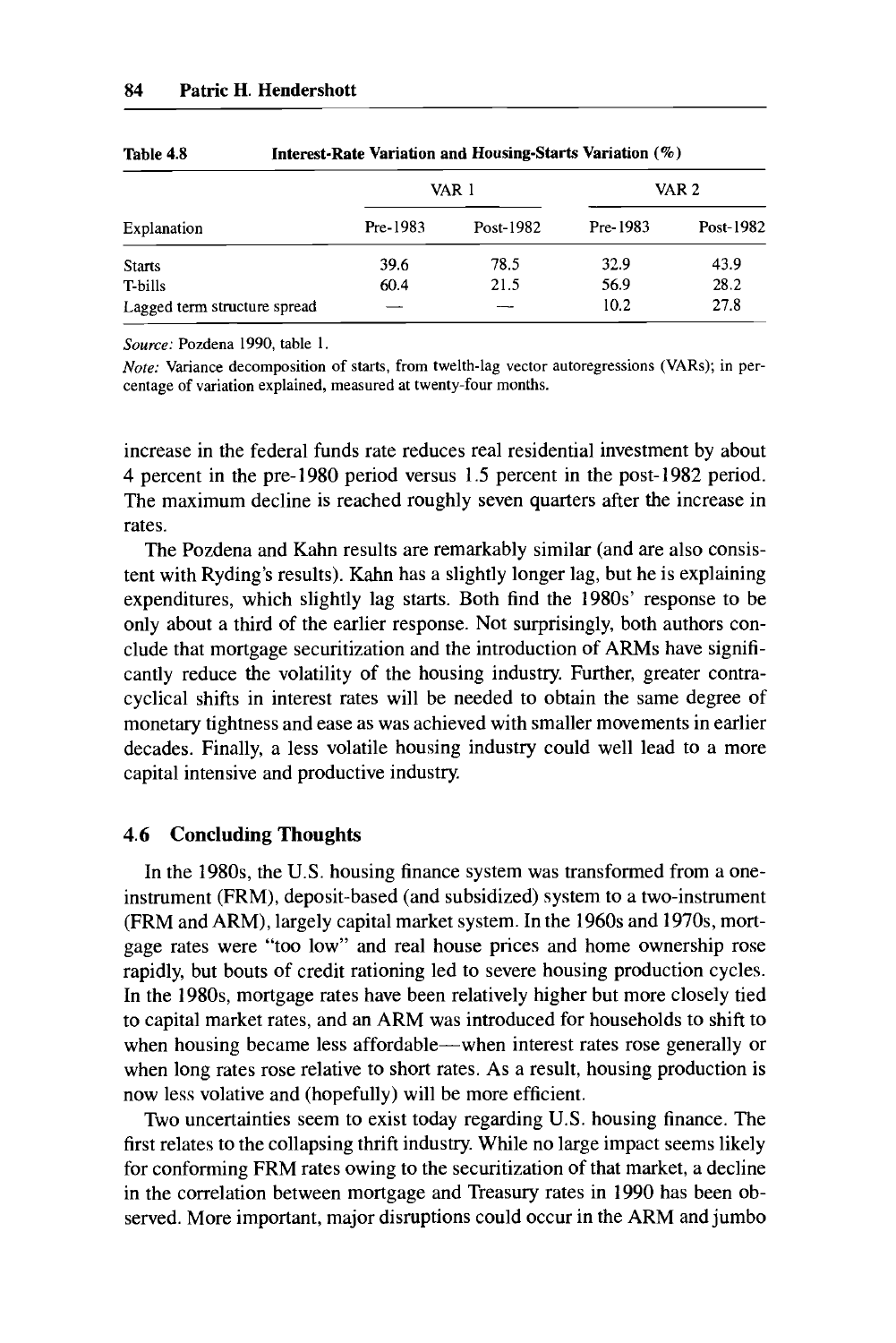FRM markets, with these rates getting out of line relative to capital market rates just as conforming FRM rates did in the first half of the 1980s. (Unfortunately, we have no evidence on whether or not this is occurring.) This could lead to reduced housing demand, real prices, and home ownership. At some point, though, securitization of these markets should occur, by Fannie Mae and Freddie Mac below the conforming limit and by fully private sector entities in the jumbo market.

The second uncertainty concerns the government-insured FHA/VA market. I have not discussed these FRMs because this market was effectively securitized prior to the 1980s and did not undergo major changes in the 1980s. However, in response to a marked deterioration in the soundness of the basic singlefamily insurance fund, legislation was enacted in 1990 to substantially increase the cost of this insurance (Hendershott and Waddell 1990). Insurance premiums are rising by 45 to 85 percent (greater percentage increases for higher loan-to-value loans), and borrowers are being required to supply more money up front. FHA loans are used more heavily by younger, less wealthy households; survey data indicate that the FHANA share of the **total** home mortgage market during the 1984-89 period was twice as great for married couples under age 25 as for those above age 34 (Hendershott 1990, table 2). I conclude that the changes in the FHA program are likely to lead to further shrinkage in the FHA share of the FRM market and declines in home ownership rates of younger households.

# References

- Akhtar, M. A., and E. **S.** Harris. 1986-87. Monetary Policy Influence on the Economy: An Empirical Analysis. *Federal Reserve Bank of New York Quarterly Review* (Winter): 19-34.
- Brueckner, Jan, and James R. Follain. 1989. ARMS and the Demand for Housing. *Regional Science and Urban Economics* (May): 163-87.
- Cassidy, Henry **J.** 1984. A Review of the Federal Home Loan Bank Board's Adjustable-Rate Mortgage Regulations and the Current ARM Proposal. Research Working Paper no. 113, Federal Home Loan Bank Board. August.
- Haurin, Donald R., Patric H. Hendershott, and David C. Ling. 1988. Homeownership Rates of Married Couples: An Econometric Investigation. *Housing Finance Review*  (Summer): 85-108.
- Hendershott, Patric H. 1988. Home Ownership and Real House Prices: Sources of Change, 1965-1985. *Housing Finance Review* (Spring): 1-18.
	- . 1990. The Composition of Mortgage Originations in the Year 2000. *Journal of Housing Research* 1 (1): 43-62.
	- . 1991. The Market for Home Mortgage Credit: Recent Changes and Future Prospects. In *Recent Changes in the Marketfor Financial Services,* 15th Annual Economic Policy Conference, Federal Reserve Bank of St. Louis.
- Hendershott, Patric H., and James D. Shilling. 1982. The Economics of Tenure Choice,